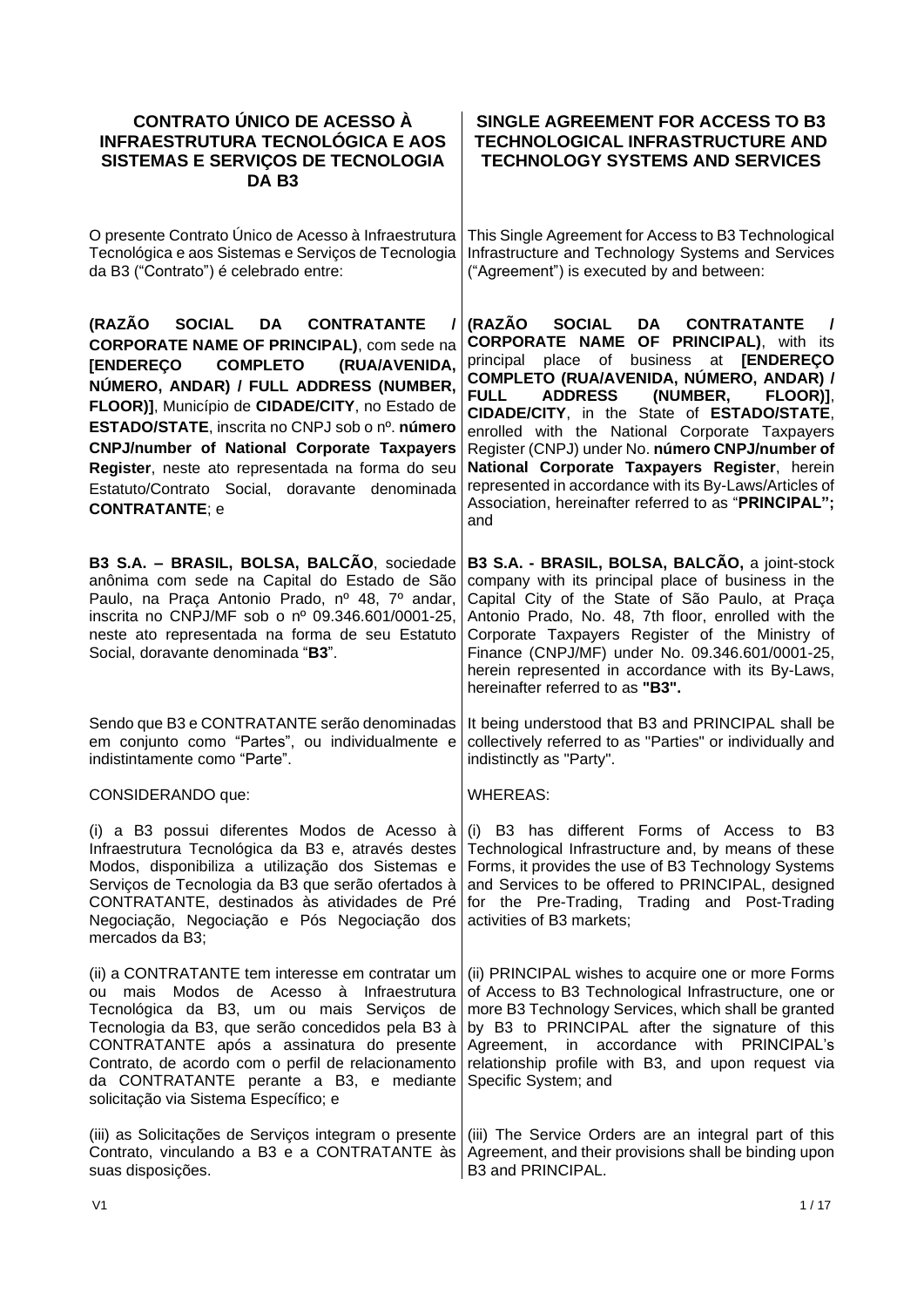Têm entre si, justo e acertado o presente Contrato, que será regido pelas cláusulas e condições seguintes: NOW, THEREFORE, the parties agree to execute this Agreement, which shall be governed by the following clauses and conditions: **I – DEFINIÇÕES I – DEFINITIONS** "Administradora de Rede" refere-se à empresa administradora do Modo de Acesso, devidamente autorizada pela Agência Nacional de Telecomunicações ("ANATEL") e que apresenta requisitos técnicos mínimos exigidos, apta a prestar Serviços de Conectividade com a Infraestrutura Tecnológica da B3, estando relacionada no Manual de Acesso à Infraestrutura Tecnológica da B3. "Network Administrator" refers to the company that administers the Form of Access, duly authorized by the Brazilian Telecommunications Agency ("ANATEL"), and which meets the minimum technical requirements, able to provide Connectivity Services with B3 Technological Infrastructure, and listed in the B3 Technological Infrastructure Access Manual. "Infraestrutura Tecnológica da B3" refere-se aos programas de computador (*softwares*) e aos *hardwares* (computadores, equipamentos de rede, de segurança, cabeamento e outros), de propriedade da ou licenciados à B3. Incluem-se nesta definição, para os fins previstos no presente Contrato, todos os *softwares* e *hardwares* que eventualmente sucedam ou substituam os atuais. "B3 Technological Infrastructure" refers to the computer programs *(software)* and *to the hardware* (computers, network equipment, security equipment, cabling and others) owned by or licensed to B3. This definition includes, for the purposes set forth in this Agreement, any software and hardware that may succeed or substitute the current ones. "Infraestrutura Tecnológica da CONTRATANTE" refere-se aos programas de computador (*softwares*), às Linhas de Comunicação, aos *hardwares* (computadores, equipamentos de rede, de segurança, cabeamento e outros) de propriedade ou contratados pela CONTRATANTE, que propiciam, conjuntamente, as condições técnicas necessárias para a CONTRATANTE acessar a Infraestrutura Tecnológica da B3. "Technological Infrastructure of PRINCIPAL" refers to computer programs *(software),* to the Communication Lines, to the hardware (computers, network equipment, security equipment, cabling and others) owned or hired by PRINCIPAL, and which jointly provide the technical conditions required for PRINCIPAL to access B3 Technological Infrastructure. "Linhas de Comunicação" significa o meio físico de transmissão de dados contratado por intermédio de rede da Administradora de Rede. "Communication Lines" means the physical means of transmission of data acquired by means of the Network Administrator's network. "Mercados B3" refere-se aos mercados administrados pela B3. "B3 Markets" refers to the markets administered by B3. "Modo de Acesso" refere-se às redes de Acesso à Infraestrutura Tecnológica da B3 descritas no Manual de Acesso à Infraestrutura Tecnológica da B3, que são administradas pelas Administradoras de Redes e necessárias para o uso dos Sistemas e Serviços de Tecnologia da B3. "Form of Access" refers to the B3 Technological Infrastructure Access networks described in the B3 Technological Infrastructure Access Manual, which are administered by the Network Administrators and necessary for use of the B3 Technology Systems and Services. "Normativos da B3" referem-se aos Regulamentos, Ofícios Circulares, Comunicados, Manuais, e demais documentos publicados pela B3 (inclusive aqueles contendo políticas comerciais específicas e eventuais regras de permanência mínima relativas à contratação de Sistemas e Serviços de Tecnologia da B3). "B3 Rules" refer to the Regulations, Circular Letters, Communications, Manuals and other documents published by B3 (including those that contain specific commercial policies and any minimum permanence rules relating to the acquisition of B3 Technology Systems and Services). "Representantes da B3" significam funcionários, associados, pessoal registrado, conselheiros, "B3 Representatives" means employees, members, personnel, directors, officers, agents,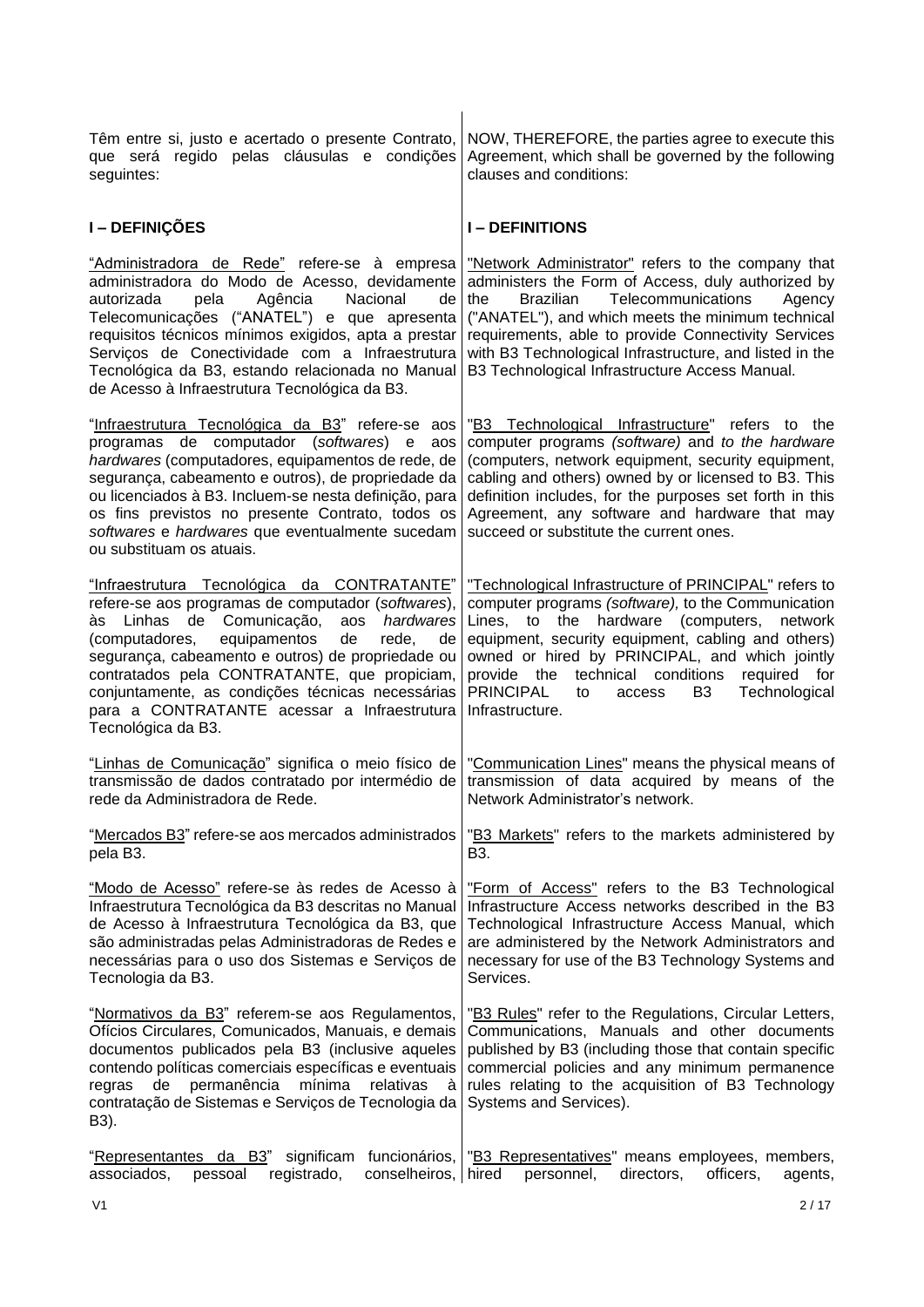| prepostos, subsidiárias,<br>diretores,<br>afiliadas<br>е<br>quaisquer pessoas ou entidades que atuem em nome<br>da B3.                                                                                                                                                                                                                                                                                                                                                                                                         | subsidiaries, affiliates and any persons or entities that<br>act in the name of B3.                                                                                                                                                                                                                                                                                                                                                                                               |
|--------------------------------------------------------------------------------------------------------------------------------------------------------------------------------------------------------------------------------------------------------------------------------------------------------------------------------------------------------------------------------------------------------------------------------------------------------------------------------------------------------------------------------|-----------------------------------------------------------------------------------------------------------------------------------------------------------------------------------------------------------------------------------------------------------------------------------------------------------------------------------------------------------------------------------------------------------------------------------------------------------------------------------|
| "Representantes da CONTRATANTE"<br>significam<br>funcionários,<br>associados,<br>registrado,<br>pessoal<br>conselheiros,<br>diretores, prepostos,<br>subsidiárias,<br>afiliadas e quaisquer pessoas ou entidades que<br>atuem em nome da CONTRATANTE.                                                                                                                                                                                                                                                                          | "Representatives of PRINCIPAL" means employees,<br>members, hired personnel, directors, officers, agents,<br>subsidiaries, affiliates and any persons or entities that<br>act in the name of PRINCIPAL.                                                                                                                                                                                                                                                                           |
| "Serviços de Conectividade" significam os serviços<br>que podem ser prestados pelas Administradoras de<br>Redes, os quais incluem, entre outros, o fornecimento<br>de Linhas de Comunicação que permitem a conexão<br>da Infraestrutura Tecnológica da CONTRATANTE<br>com a Infraestrutura Tecnológica da B3.                                                                                                                                                                                                                  | "Connectivity Services" means the services that may<br>be provided by the Network Administrators, which<br>include,<br>without<br>limitation,<br>the<br>supply<br>οf<br>Communication Lines that allow connection of the<br>Technological Infrastructure of PRINCIPAL with B3<br>Technological Infrastructure.                                                                                                                                                                    |
| "Sistemas e Serviços de Tecnologia da B3" referem-<br>se aos sistemas e serviços oferecidos pela B3 aos<br>seus Participantes para realização das atividades de<br>Pré Negociação, Negociação e Pós Negociação,<br>relacionadas aos mercados administrados pela B3.                                                                                                                                                                                                                                                            | "B3 Technology Systems and Services" refers to the<br>systems and services offered by B3 to its Participants<br>for conduction of the Pre-Trading, Trading and Post-<br>Trading activities relating to the markets administered<br>by B3.                                                                                                                                                                                                                                         |
| "Sistema Específico" refere-se ao sistema eletrônico<br>disponibilizado pela B3 à CONTRATANTE para a<br>realização, por meio da Solicitação de Serviços, das<br>contratações dos Modos de Acesso à Infraestrutura<br>Tecnológica da B3 e dos Sistemas e Serviços de<br>Tecnologia da B3.                                                                                                                                                                                                                                       | "Specific System" refers to the electronic system<br>provided by B3 to PRINCIPAL for acquisition, by<br>means of Service Orders, of the Forms of Access to<br>B3 Technological Infrastructure and of the B3<br>Technology Systems and Services.                                                                                                                                                                                                                                   |
| <u>"Solicitação para ativação/alteração/desativação dos</u><br>Modos de Acesso à Infraestrutura Tecnológica e dos<br>Sistemas e Serviços de Tecnologia da B3" ou<br>"Solicitação de Serviços" trata-se do formulário para<br>inclusão, alteração ou exclusão de Modos de Acesso<br>e dos Sistemas e Serviços de Tecnologia da B3, que<br>constitui parte integrante do presente Contrato,<br>disponibilizado pela B3 à CONTRATANTE por meio<br>de Sistema Específico ou outro meio físico e/ou<br>eletrônico definido pela B3. | "Request for activation/change/deactivation of the<br>Forms of Access to the Technological Infrastructure<br>and of the B3 Technology Systems and Services" or<br>"Service Order" is the form for inclusion, change or<br>exclusion of Forms of Access and of the B3<br>Technology Systems and Services, which is an<br>integral part of this Agreement, provided by B3 to<br>PRINCIPAL by means of a Specific System or other<br>physical and/or electronic means defined by B3. |
| "Suporte Técnico"<br>investigação<br>refere-se<br>à<br>sistemática de problemas, os quais seriam resolvidos<br>por meio de conhecimentos tecnológicos e/ou<br>ferramentas.                                                                                                                                                                                                                                                                                                                                                     | "Technical Support"<br>refers<br>to<br>the<br>systematic<br>investigation of problems, which would be resolved by<br>means of technological knowledge and/or tools.                                                                                                                                                                                                                                                                                                               |
| "Tabela de Preços da B3" documento publicado pela<br>B3 onde consta o preço, a forma e a periodicidade das<br>cobranças aplicadas pela B3, bem como regras e<br>índices de reajustes, além de eventuais regras de<br>permanência mínima relativas à contratação de<br>Sistemas e Serviços de Tecnologia da B3.                                                                                                                                                                                                                 | "B3 Price List" document published by B3, informing<br>the price, the form and the frequency of the collections<br>applied by B3, as well as rules and adjustment indices,<br>in addition to any minimum permanence rules relating<br>to the acquisition of B3 Technology Systems and<br>Services.                                                                                                                                                                                |
| II – TERMOS E CONDIÇÕES<br>1. Objeto. O presente Contrato tem por objeto a oferta<br>pela B3 à CONTRATANTE do acesso à Infraestrutura<br>Tecnológica e aos Sistemas e Serviços de Tecnologia<br>da B3, em caráter não exclusivo e personalíssimo,<br>para que a CONTRATANTE possa, mediante o                                                                                                                                                                                                                                  | <b>II - TERMS AND CONDITIONS</b><br>1. Object. The object of this Agreement is the offer, by<br>B3 to PRINCIPAL, of access to the Technological<br>Infrastructure and to the B3 Technology Systems and<br>Services, on a non-exclusive and strictly personal<br>basis, for PRINCIPAL to be able, upon payment of a                                                                                                                                                                |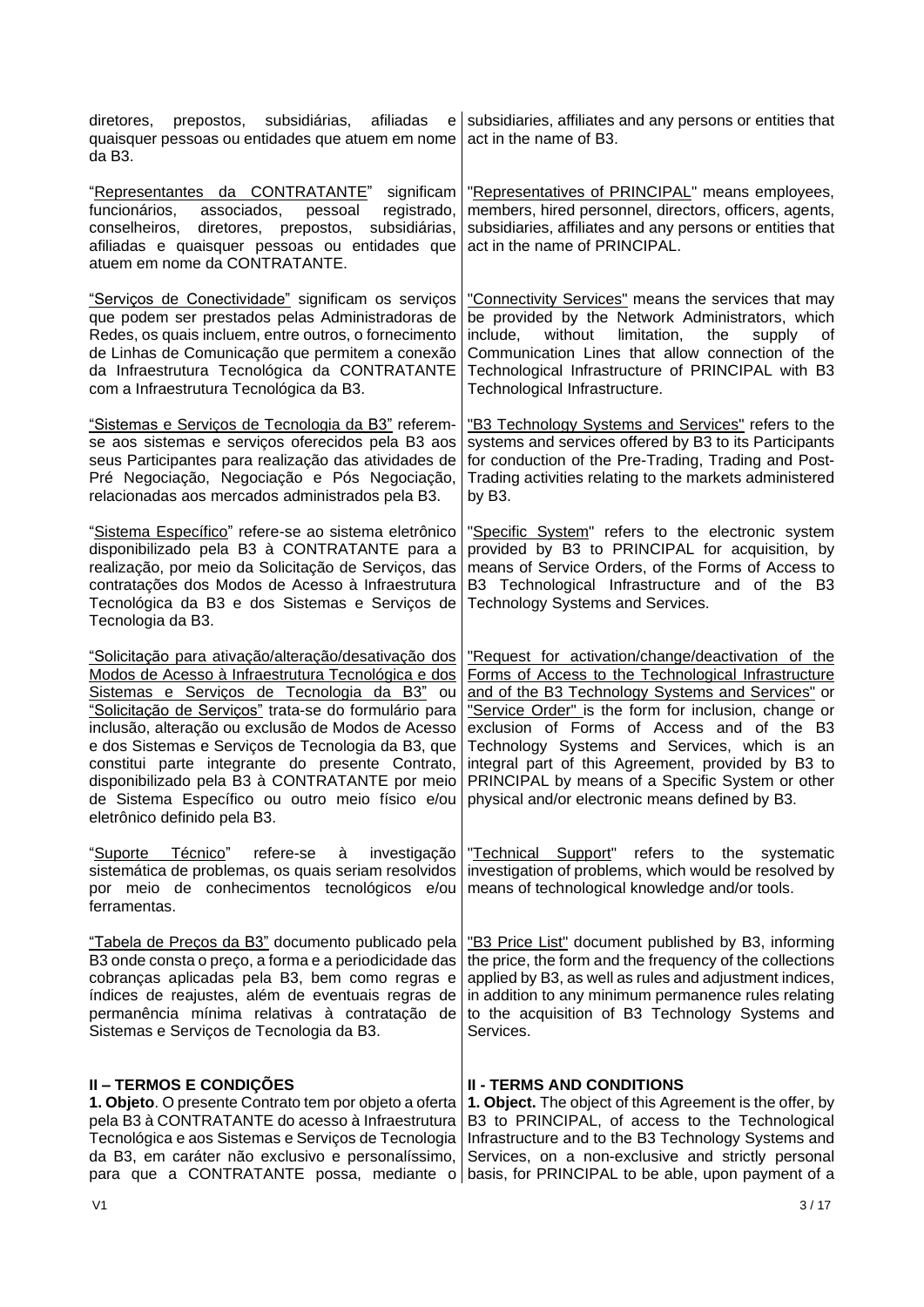| pagamento de remuneração específica, acessar a<br>Infraestrutura Tecnológica e/ou utilizar os serviços, os<br>sistemas contratados e/ou produtos disponibilizados<br>pela B3.                                                                                                                                                                                                                                                    | specific remuneration, to access the Technological<br>Infrastructure and/or use the services, the acquired<br>systems and/or products provided by B3.                                                                                                                                                                                                                                                                                                                                                                 |
|----------------------------------------------------------------------------------------------------------------------------------------------------------------------------------------------------------------------------------------------------------------------------------------------------------------------------------------------------------------------------------------------------------------------------------|-----------------------------------------------------------------------------------------------------------------------------------------------------------------------------------------------------------------------------------------------------------------------------------------------------------------------------------------------------------------------------------------------------------------------------------------------------------------------------------------------------------------------|
| 1.1. A CONTRATANTE escolherá os Modos de                                                                                                                                                                                                                                                                                                                                                                                         | <b>1.1. PRINCIPAL shall choose the Forms of Access</b>                                                                                                                                                                                                                                                                                                                                                                                                                                                                |
| Acesso que possibilitarão o acesso aos Sistemas e                                                                                                                                                                                                                                                                                                                                                                                | that will enable access to the B3 Technology Systems                                                                                                                                                                                                                                                                                                                                                                                                                                                                  |
| Serviços de Tecnologia da B3, por meio do envio da                                                                                                                                                                                                                                                                                                                                                                               | and Services, by means of remittance of the Service                                                                                                                                                                                                                                                                                                                                                                                                                                                                   |
| Solicitação de Serviços.                                                                                                                                                                                                                                                                                                                                                                                                         | Order.                                                                                                                                                                                                                                                                                                                                                                                                                                                                                                                |
| <b>1.2.</b> A CONTRATANTE reconhece que os limites de<br>disponibilidade e de qualidade do Acesso<br>à<br>Infraestrutura Tecnológica da B3 dependem do Modo<br>de Acesso indicado na Solicitação de Serviço e<br>Sistema e das Linhas de Comunicação contratadas<br>junto às Administradoras de Redes, bem como dos<br>serviços de conectividade contratados a critério<br>exclusivo da CONTRATANTE.                             | 1.2. PRINCIPAL acknowledges that the availability<br>quality limits of the Access to the<br>and<br>B3<br>Technological Infrastructure are conditional upon the<br>Form of Access informed in the Service Order and<br>System and of the Communication Lines agreed with<br>the Network Administrators, as well as upon the<br>connectivity services acquired at the sole discretion of<br>PRINCIPAL.                                                                                                                  |
| 1.2.1. Os Modos de Acesso estão estabelecidos na<br>Solicitação de Serviços, sendo complementadas<br>pelas especificações técnicas publicadas pela B3 por<br>meio de Normativos da B3 e Manual de Acesso à<br>Infraestrutura Tecnológica da B3, estando sujeitos a<br>alterações decorrentes de atualizações tecnológicas<br>realizadas pela B3, nos termos da Cláusula 15.3<br>deste Contrato.                                  | 1.2.1. The Forms of Access are set forth in the Service<br>Order, and they are supplemented by the technical<br>specifications published by B3 by means of the B3<br>Rules and B3 Technological Infrastructure Access<br>Manual, and they are subject to changes resulting<br>from technological updates made by B3, pursuant to<br>the provisions of Section 15.3 of this Agreement.                                                                                                                                 |
| 1.3. A CONTRATANTE reconhece e concorda que o                                                                                                                                                                                                                                                                                                                                                                                    | 1.3. PRINCIPAL acknowledges and agrees that the                                                                                                                                                                                                                                                                                                                                                                                                                                                                       |
| objeto deste Contrato é restrito à autorização de                                                                                                                                                                                                                                                                                                                                                                                | object of this Agreement is limited to the authorization                                                                                                                                                                                                                                                                                                                                                                                                                                                              |
| Acesso à Infraestrutura Tecnológica e aos Sistemas e                                                                                                                                                                                                                                                                                                                                                                             | of Access to the Technological Infrastructure and to                                                                                                                                                                                                                                                                                                                                                                                                                                                                  |
| Serviços de Tecnologia da B3 solicitados, sendo que                                                                                                                                                                                                                                                                                                                                                                              | the B3 Technology Systems and Services requested,                                                                                                                                                                                                                                                                                                                                                                                                                                                                     |
| a fruição dos demais produtos, serviços ou sistemas                                                                                                                                                                                                                                                                                                                                                                              | it being understood that enjoyment of the other                                                                                                                                                                                                                                                                                                                                                                                                                                                                       |
| oferecidos pela B3, bem como a atuação da                                                                                                                                                                                                                                                                                                                                                                                        | products, services or systems offered by B3, as well                                                                                                                                                                                                                                                                                                                                                                                                                                                                  |
| CONTRATANTE, uma vez concedido o acesso,                                                                                                                                                                                                                                                                                                                                                                                         | as the actions of PRINCIPAL after the grant of access                                                                                                                                                                                                                                                                                                                                                                                                                                                                 |
| respeitarão as condições e os limites estabelecidos                                                                                                                                                                                                                                                                                                                                                                              | shall observe the conditions and the limits set forth in                                                                                                                                                                                                                                                                                                                                                                                                                                                              |
| nos documentos mencionados na Cláusula 1.2.1 e na                                                                                                                                                                                                                                                                                                                                                                                | the documents mentioned in Section 1.2.1 and in the                                                                                                                                                                                                                                                                                                                                                                                                                                                                   |
| Tabela de Preços da B3.                                                                                                                                                                                                                                                                                                                                                                                                          | <b>B3 Price List.</b>                                                                                                                                                                                                                                                                                                                                                                                                                                                                                                 |
| 2. Das condições de Acesso à Infraestrutura                                                                                                                                                                                                                                                                                                                                                                                      | 2. Conditions of Access to the B3 Technological                                                                                                                                                                                                                                                                                                                                                                                                                                                                       |
| Tecnológica da B3.                                                                                                                                                                                                                                                                                                                                                                                                               | Infrastructure.                                                                                                                                                                                                                                                                                                                                                                                                                                                                                                       |
| tecnologia da informação em cada caso,<br>a<br>CONTRATANTE pode optar por diferentes Modos de<br>Acesso à Infraestrutura Tecnológica da B3, com<br>características e preços diferenciados, conforme<br>disposto na Solicitação de Serviços, nos Normativos<br>da B3, no Manual de Acesso à Infraestrutura<br>Tecnológica da B3 e na Tabela de Preços de B3<br>vigente, ressalvado o disposto na Cláusula 15.3 deste<br>Contrato. | 2.1. Considerando a complexidade da gestão da 2.1. Considering the complexity of the information<br>technology management in each case, PRINCIPAL<br>may choose different Forms of Access to the B3<br>Technological<br>Infrastructure, with<br>differentiated<br>characteristics and prices, as provided in the Service<br>Order, in the B3 Rules, in the B3 Technological<br>Infrastructure Access Manual and in the B3 Price List<br>in effect, except as otherwise provided in Section 15.3<br>of this Agreement. |
| 2.2. A CONTRATANTE é a única responsável, técnica                                                                                                                                                                                                                                                                                                                                                                                | 2.2. PRINCIPAL is solely technically and financially                                                                                                                                                                                                                                                                                                                                                                                                                                                                  |
| e financeiramente:                                                                                                                                                                                                                                                                                                                                                                                                               | liable:                                                                                                                                                                                                                                                                                                                                                                                                                                                                                                               |
| a) Pelo estabelecimento das Linhas de Comunicação,                                                                                                                                                                                                                                                                                                                                                                               | a) For establishment of the Communication Lines,                                                                                                                                                                                                                                                                                                                                                                                                                                                                      |
| as quais serão contratadas diretamente junto às                                                                                                                                                                                                                                                                                                                                                                                  | which will be directly acquired from the Network                                                                                                                                                                                                                                                                                                                                                                                                                                                                      |
| Administradoras de Redes;                                                                                                                                                                                                                                                                                                                                                                                                        | Administrators;                                                                                                                                                                                                                                                                                                                                                                                                                                                                                                       |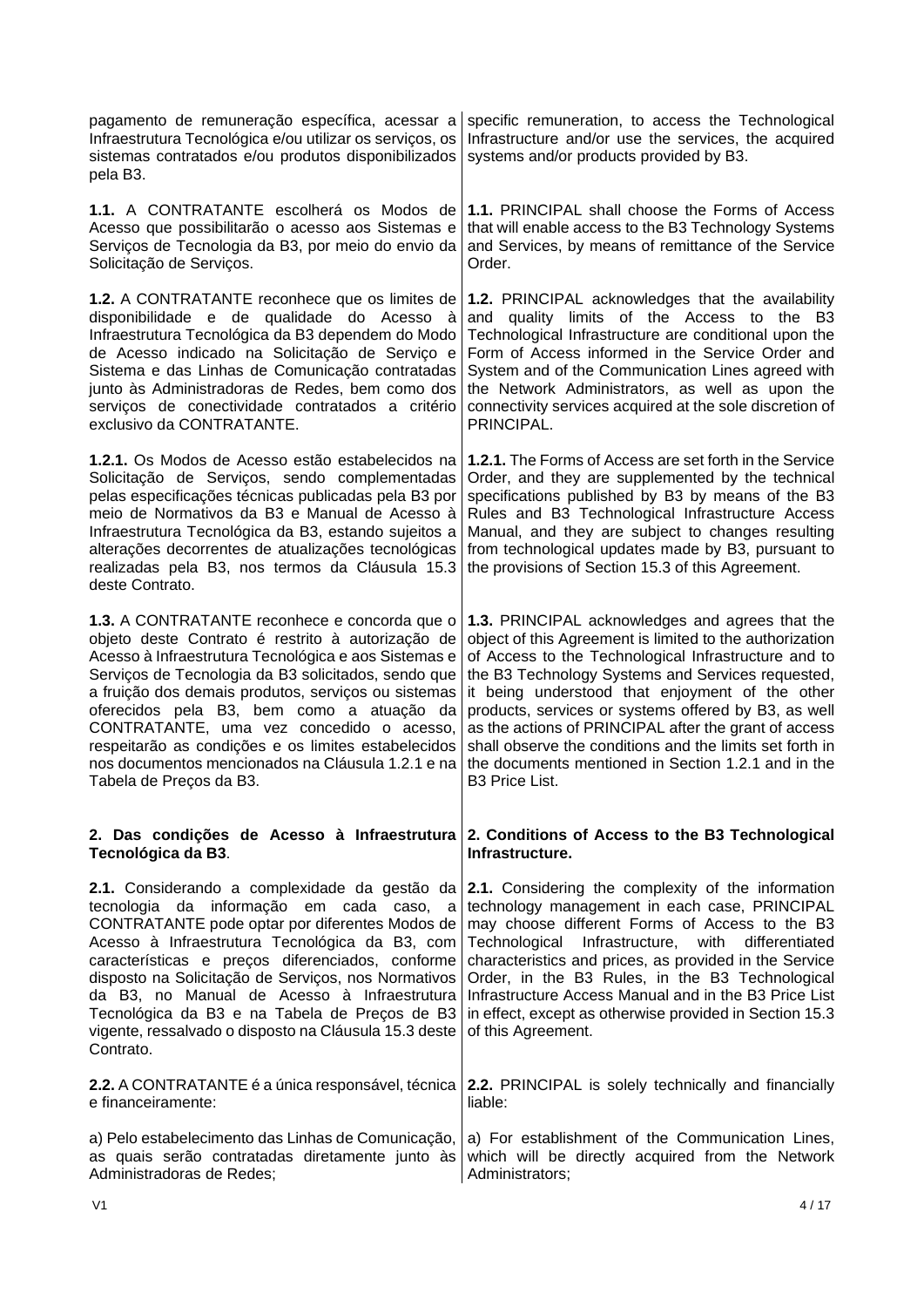| b) Pela contratação do acesso e de Serviços de                                                                                                                                                                                                                                                                                                                                                                                                                                                          | b) For acquiring the access and Connectivity Services                                                                                                                                                                                                                                                                                                                                                                                                                           |
|---------------------------------------------------------------------------------------------------------------------------------------------------------------------------------------------------------------------------------------------------------------------------------------------------------------------------------------------------------------------------------------------------------------------------------------------------------------------------------------------------------|---------------------------------------------------------------------------------------------------------------------------------------------------------------------------------------------------------------------------------------------------------------------------------------------------------------------------------------------------------------------------------------------------------------------------------------------------------------------------------|
| Conectividade junto às Administradoras de Redes;                                                                                                                                                                                                                                                                                                                                                                                                                                                        | from the Network Administrators;                                                                                                                                                                                                                                                                                                                                                                                                                                                |
| c) Pelo cumprimento do nível de serviço ("SLA")                                                                                                                                                                                                                                                                                                                                                                                                                                                         | c) For compliance with the service level ("SLA")                                                                                                                                                                                                                                                                                                                                                                                                                                |
| firmado com as Administradoras de Redes;                                                                                                                                                                                                                                                                                                                                                                                                                                                                | agreed with the Network Administrators;                                                                                                                                                                                                                                                                                                                                                                                                                                         |
| d) Pela instalação dos equipamentos de rede,                                                                                                                                                                                                                                                                                                                                                                                                                                                            | d) For installation of the network equipment,                                                                                                                                                                                                                                                                                                                                                                                                                                   |
| configuração, gerenciamento e manutenção dos                                                                                                                                                                                                                                                                                                                                                                                                                                                            | configuration, management and maintenance of the                                                                                                                                                                                                                                                                                                                                                                                                                                |
| Modos de Acesso contratados; e                                                                                                                                                                                                                                                                                                                                                                                                                                                                          | Forms of Access acquired; and                                                                                                                                                                                                                                                                                                                                                                                                                                                   |
| e) Pelo suporte, manutenção e solução dos                                                                                                                                                                                                                                                                                                                                                                                                                                                               | e) For the support, maintenance and solution of the                                                                                                                                                                                                                                                                                                                                                                                                                             |
| problemas de conectividade.                                                                                                                                                                                                                                                                                                                                                                                                                                                                             | connectivity problems.                                                                                                                                                                                                                                                                                                                                                                                                                                                          |
| 3. Condições de acesso aos Sistemas e Serviços                                                                                                                                                                                                                                                                                                                                                                                                                                                          | 3. Conditions of access to the B3 Technology                                                                                                                                                                                                                                                                                                                                                                                                                                    |
| de Tecnologia da B3                                                                                                                                                                                                                                                                                                                                                                                                                                                                                     | <b>Systems and Services</b>                                                                                                                                                                                                                                                                                                                                                                                                                                                     |
| 3.1. A CONTRATANTE está ciente e concorda que,<br>para utilização dos Sistemas e Serviços<br>de<br>Tecnologia da B3, a CONTRATANTE deverá ter<br>atenda<br>equipamento<br>que<br>às<br>diretrizes<br>e<br>especificações técnicas da B3 então vigentes e<br>disponibilizadas nos manuais de cada um dos<br>Sistemas e Serviços de Tecnologia contratados.                                                                                                                                               | 3.1. PRINCIPAL knows and agrees that to use the B3<br>Technology Systems and Services, PRINCIPAL must<br>have equipment that meets the guidelines and<br>technical specifications of B3 then in effect and<br>provided in the manuals of each of the Technology<br>Systems and Services acquired.                                                                                                                                                                               |
| 3.2. A CONTRATANTE instalará e conectará, às suas<br>expensas, os equipamentos e toda a infraestrutura<br>necessários, sendo responsável ainda pela sua<br>manutenção técnica.                                                                                                                                                                                                                                                                                                                          | 3.2. PRINCIPAL shall install and connect, at its<br>equipment<br>the<br>and<br>all<br>expenses,<br>required<br>infrastructure, and it shall also be liable for technical<br>maintenance thereof.                                                                                                                                                                                                                                                                                |
| 4. Suporte Técnico. Este Contrato não inclui a                                                                                                                                                                                                                                                                                                                                                                                                                                                          | 4. Technical Support. This Agreement does not                                                                                                                                                                                                                                                                                                                                                                                                                                   |
| prestação de qualquer tipo de serviço de Suporte                                                                                                                                                                                                                                                                                                                                                                                                                                                        | include the provision of any type of Technical Support                                                                                                                                                                                                                                                                                                                                                                                                                          |
| Técnico pela B3 à CONTRATANTE, inclusive                                                                                                                                                                                                                                                                                                                                                                                                                                                                | service by B3 to PRINCIPAL, including in relation to                                                                                                                                                                                                                                                                                                                                                                                                                            |
| relacionado aos diferentes Modos de Acesso à                                                                                                                                                                                                                                                                                                                                                                                                                                                            | the different Forms of Access to the Technological                                                                                                                                                                                                                                                                                                                                                                                                                              |
| Infraestrutura Tecnológica e aos Sistemas e Serviços                                                                                                                                                                                                                                                                                                                                                                                                                                                    | Infrastructure and to the B3 Technology Systems and                                                                                                                                                                                                                                                                                                                                                                                                                             |
| de Tecnologia da B3.                                                                                                                                                                                                                                                                                                                                                                                                                                                                                    | Services.                                                                                                                                                                                                                                                                                                                                                                                                                                                                       |
| 4.1. A B3 poderá prestar à CONTRATANTE serviços                                                                                                                                                                                                                                                                                                                                                                                                                                                         | 4.1. B3 may provide to PRINCIPAL technical support                                                                                                                                                                                                                                                                                                                                                                                                                              |
| de Suporte Técnico relacionados à instalação,                                                                                                                                                                                                                                                                                                                                                                                                                                                           | services relating to the installation, support,                                                                                                                                                                                                                                                                                                                                                                                                                                 |
| suporte, manutenção e configuração do acesso a                                                                                                                                                                                                                                                                                                                                                                                                                                                          | maintenance and configuration of the access to                                                                                                                                                                                                                                                                                                                                                                                                                                  |
| determinados Modos de Acesso à Infraestrutura                                                                                                                                                                                                                                                                                                                                                                                                                                                           | certain Forms of Access to the Technological                                                                                                                                                                                                                                                                                                                                                                                                                                    |
| Tecnológica e aos Sistemas e Serviços de Tecnologia                                                                                                                                                                                                                                                                                                                                                                                                                                                     | Infrastructure and to the B3 Technology Systems and                                                                                                                                                                                                                                                                                                                                                                                                                             |
| da B3, incluindo, mas não se limitando a, aqueles                                                                                                                                                                                                                                                                                                                                                                                                                                                       | Services, including, without limitation, those defined in                                                                                                                                                                                                                                                                                                                                                                                                                       |
| definidos em Normativos e na Tabela de Preços da                                                                                                                                                                                                                                                                                                                                                                                                                                                        | the Rules and in the B3 Price List, upon execution of                                                                                                                                                                                                                                                                                                                                                                                                                           |
| B3, mediante a celebração de contrato específico.                                                                                                                                                                                                                                                                                                                                                                                                                                                       | a specific agreement.                                                                                                                                                                                                                                                                                                                                                                                                                                                           |
| 5. Declarações e Obrigações da CONTRATANTE.<br>A CONTRATANTE declara ter ciência de todas as<br>normas e condições estabelecidas, pela B3, nos seus<br>Normativos da B3 e na Tabela de Preços da B3,<br>relativos ao Acesso à Infraestrutura Tecnológica, aos<br>Sistemas e Serviços de Tecnologia, em decorrência<br>deste instrumento e de seus posteriores aditamentos,<br>ressalvado o disposto na Cláusula 15.3 deste<br>Contrato, comprometendo-se a observar as referidas<br>normas e condições. | 5. Representations and Obligations of PRINCIPAL.<br>PRINCIPAL represents to know all rules and<br>conditions established by B3, in its B3 Rules and in<br>the B3 Price List, relating to the Access to the<br>Technological Infrastructure, to the Technology<br>Systems and Services, as a result hereof and of the<br>subsequent amendments hereto, except as otherwise<br>provided in Section 15.3 of this Agreement, and it<br>agrees to observe said rules and conditions. |
| 5.1. A CONTRATANTE deverá supervisionar e                                                                                                                                                                                                                                                                                                                                                                                                                                                               | 5.1. PRINCIPAL shall supervise and monitor the flow                                                                                                                                                                                                                                                                                                                                                                                                                             |
| monitorar o fluxo de atividades realizadas por meio do                                                                                                                                                                                                                                                                                                                                                                                                                                                  | of activities carried out by means of the access to the                                                                                                                                                                                                                                                                                                                                                                                                                         |
| acesso à Infraestrutura Tecnológica e aos Sistemas e                                                                                                                                                                                                                                                                                                                                                                                                                                                    | Technological Infrastructure and to the B3 Technology                                                                                                                                                                                                                                                                                                                                                                                                                           |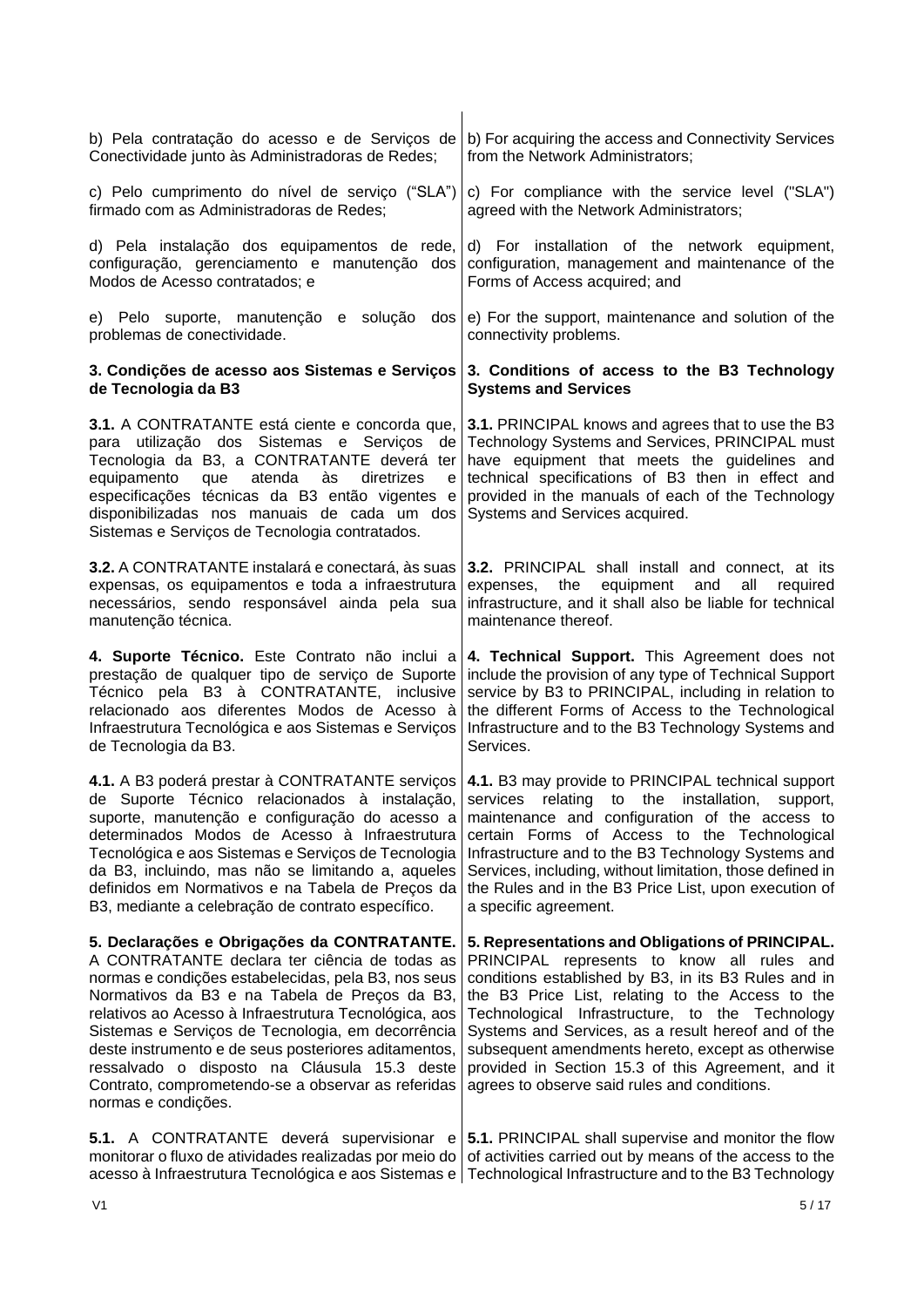| Serviços de Tecnologia da B3, devendo tomar as<br>providências necessárias para que a Infraestrutura<br>Tecnológica da CONTRATANTE esteja preparada<br>para o desempenho das atividades ali realizadas.                                                                                                                                                                                                                                                                                                                                                                                                                                                                                                                                                                                                                                                                                                                                                                                                                                                                                                                     | Systems and Services, and it shall take the measures<br>required for the Technological Infrastructure of<br>PRINCIPAL to be prepared to perform the activities<br>carried out therein.                                                                                                                                                                                                                                                                                                                                                                                                                                                                                                                                                                                                                                                                                                                                                                                                                                 |
|-----------------------------------------------------------------------------------------------------------------------------------------------------------------------------------------------------------------------------------------------------------------------------------------------------------------------------------------------------------------------------------------------------------------------------------------------------------------------------------------------------------------------------------------------------------------------------------------------------------------------------------------------------------------------------------------------------------------------------------------------------------------------------------------------------------------------------------------------------------------------------------------------------------------------------------------------------------------------------------------------------------------------------------------------------------------------------------------------------------------------------|------------------------------------------------------------------------------------------------------------------------------------------------------------------------------------------------------------------------------------------------------------------------------------------------------------------------------------------------------------------------------------------------------------------------------------------------------------------------------------------------------------------------------------------------------------------------------------------------------------------------------------------------------------------------------------------------------------------------------------------------------------------------------------------------------------------------------------------------------------------------------------------------------------------------------------------------------------------------------------------------------------------------|
| 5.2. A CONTRATANTE deverá coibir o uso indevido<br>e/ou criminoso de quaisquer serviços e/ou sistemas<br>oferecidos pela B3, inclusive responsabilizando-se<br>pelos danos e prejuízos eventualmente sofridos pela<br>própria CONTRATANTE ou causados a terceiros, por<br>negligência, imprudência ou imperícia, na utilização<br>dos Sistemas e Serviços de Tecnologia ou na<br>utilização dos terminais conectados à Infraestrutura<br>Tecnológica da B3.                                                                                                                                                                                                                                                                                                                                                                                                                                                                                                                                                                                                                                                                 | 5.2. PRINCIPAL shall restrain the misuse and/or<br>criminal use of any services and/or systems offered by<br>B3, and it shall also be liable for any damage or loss<br>suffered by PRINCIPAL itself or caused to third<br>parties, by negligence, recklessness or malpractice, in<br>the use of the Technology Systems and Services or in<br>the use of the terminals connected to the B3<br>Technological Infrastructure.                                                                                                                                                                                                                                                                                                                                                                                                                                                                                                                                                                                             |
| 5.3. A CONTRATANTE aceitará como prova dos<br>efetuados<br>sistemas<br>lançamentos<br>nos<br>de<br>processamento, para todos os fins de direito, todos os<br>documentos autenticados, certificados digital<br>ou<br>eletronicamente ou que possuam a identificação da<br>senha de acesso, inclusive relatórios específicos,<br>bem como quaisquer outros registros existentes em<br>qualquer equipamento integrante dos referidos<br>sistemas.                                                                                                                                                                                                                                                                                                                                                                                                                                                                                                                                                                                                                                                                              | 5.3. PRINCIPAL shall accept as proof of the entries<br>made in the processing systems, for all legal<br>purposes, all documents that are authenticated,<br>digitally or electronically certificated or which contain<br>identification of the access passwords, including<br>specific reports, as well as any other records existing<br>in any equipment that is part of these systems.                                                                                                                                                                                                                                                                                                                                                                                                                                                                                                                                                                                                                                |
| 6. Responsabilidade. As Partes são exclusiva e<br>integralmente responsáveis pelo monitoramento,<br>manutenção<br>gestão<br>de<br>respectivas<br>е<br>suas<br>Tecnológicas,<br><b>Infraestruturas</b><br>envidando<br>seus<br>melhores esforços para manter o seu regular<br>funcionamento e desempenhar todas as atividades<br>sob este Contrato com o devido cuidado e<br>conhecimento técnico.                                                                                                                                                                                                                                                                                                                                                                                                                                                                                                                                                                                                                                                                                                                           | 6. Liability. The Parties are solely and fully liable for<br>the monitoring, management and maintenance of their<br>respective Technological Infrastructures, using their<br>best efforts to maintain the regular operation thereof<br>and to perform all activities under this Agreement with<br>the due care and technical knowledge.                                                                                                                                                                                                                                                                                                                                                                                                                                                                                                                                                                                                                                                                                |
| 6.1. As Partes concordam que as limitações e<br>isenções de responsabilidades previstas no Contrato<br>não se aplicam aos danos oriundos de conduta<br>dolosa.                                                                                                                                                                                                                                                                                                                                                                                                                                                                                                                                                                                                                                                                                                                                                                                                                                                                                                                                                              | 6.1. The Parties agree that the limitations and<br>exemptions of liability set forth in the Agreement shall<br>not apply to damage originating from intentional<br>conduct.                                                                                                                                                                                                                                                                                                                                                                                                                                                                                                                                                                                                                                                                                                                                                                                                                                            |
| 6.2. A CONTRATANTE concorda que a B3 não será<br>considerada responsável por quaisquer perdas de<br>lucros (antecipados ou não), de uso, de negociação,<br>de outros custos ou economias, ou de interrupções<br>operacionais, bem como pelo aumento de despesas<br>operacionais, ou por quaisquer outros danos sofridos<br>despesas<br>incorridos<br>custos<br>pela<br>ou<br>е<br>CONTRATANTE ou quaisquer terceiros, qualquer<br>que seja sua natureza ou causa, quer sejam eles<br>diretos, indiretos, consequenciais, ou especiais,<br>provisão,<br>desempenho,<br>oriundos<br>da<br>do<br>da<br>manutenção ou do uso, ou da incapacidade de uso,<br>dos Modos de Acesso, da Infraestrutura Tecnológica<br>da B3 e dos Sistemas e Serviços de Tecnologia da<br>B3, das Linhas de Comunicações fornecidas pelas<br>Administradoras de Redes, dos programas de<br>computador, dos hardwares, dos bancos de dados,<br>dos manuais e de quaisquer outros serviços,<br>sistemas, produtos e materiais fornecidos pela B3,<br>independentemente do fato de a B3 ter ciência da<br>possibilidade ou da iminência de tais danos. | 6.2. PRINCIPAL agrees that B3 shall not be held liable<br>for any loss of profits (whether early or not), use,<br>trading, other costs or economies, or operational<br>interruptions, as well as for the increase in operating<br>expenses, or for any other damage suffered or costs<br>and expenses incurred by PRINCIPAL or by any third<br>parties, irrespective of their nature or cause, whether<br>they are direct, indirect, consequential or special in<br>nature, originating from the provision, performance,<br>maintenance or use, or from the incapacity of use, of<br>the Forms of Access, of the B3 Technological<br>Infrastructure and of the B3 Technology Systems and<br>Services, of the Communications Lines provided by<br>Network Administrators, of the computer<br>the<br>programs, of the hardware, of the databases, of the<br>manuals and of any other services, systems, products<br>and materials provided by B3, even if B3 is aware of<br>the possibility or imminence of said damage. |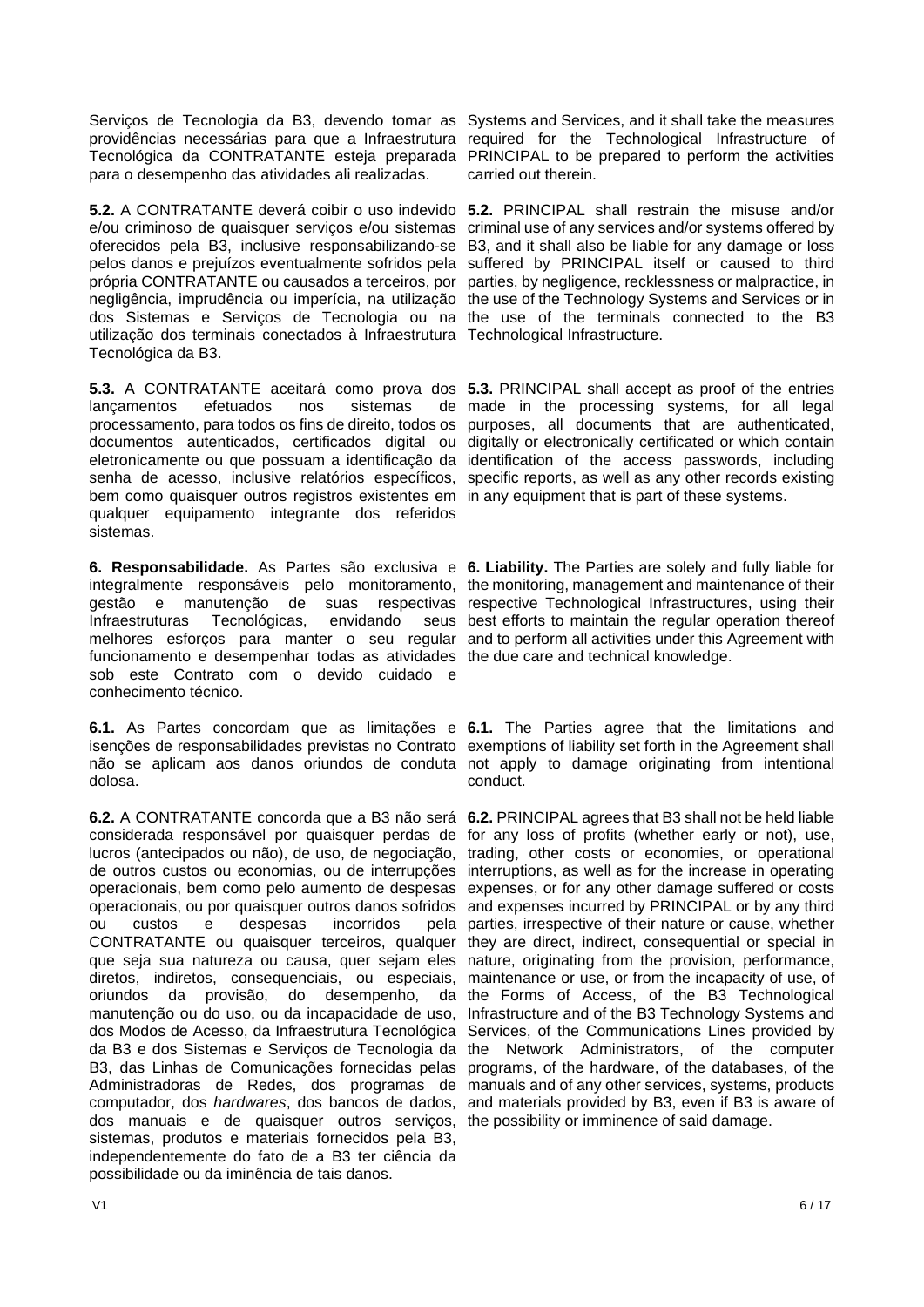**6.2.1.** A responsabilidade da B3 está limitada ao cumprimento das obrigações aqui assumidas, não lhe cabendo qualquer outra responsabilidade perante a CONTRATANTE ou quaisquer terceiros, inclusive por eventuais perdas e danos, diretos ou indiretos.

**6.3.** Os Modos de Acesso, a Infraestrutura Tecnológica e os Sistemas e Serviços de Tecnologia da B3, os programas de computadores, os *hardwares*, os bancos de dados, os manuais e outros materiais e servicos eventualmente providos pela, ou em nome da B3 são fornecidos "na forma em que se encontram", sem nenhum tipo de garantia, incluindo, sem limitação, garantias implícitas de uso comercial e adequação para um fim, título e não violação específica. Cabe à CONTRATANTE responsabilizarse por todo o risco relacionado à qualidade e ao desempenho da Infraestrutura Tecnológica e os Sistemas e Serviços de Tecnologia da B3, programas de computadores manuais e outros materiais e serviços eventualmente fornecidos pela ou em nome da B3. A B3 não declara nem garante que a Infraestrutura Tecnológica e os Sistemas e Serviços de Tecnologia da B3, os Sistemas da B3, os programas de computadores, os manuais e outros materiais e serviços eventualmente fornecidos pela ou em nome da B3 atenderão os objetivos da CONTRATANTE, nem que estarão livres de erros ou que operarão sem interrupções ou falhas. A B3 isenta-se expressamente de responsabilidade sobre todas as garantias de qualquer tipo, sejam elas de natureza expressa, implícita ou legal, incluindo, sem limitação, uso, oportunidade, sequência, integridade, exatidão, ausência de interrupções ou quaisquer garantias implícitas decorrentes do uso negocial, do processo operacional ou do processo de desempenho.

**6.4.** A CONTRATANTE é exclusiva e integralmente responsável por quaisquer perdas de lucros, de negociação, de uso, de outros custos ou economias, ou por quaisquer outros danos sofridos ou custos incorridos pela CONTRATANTE, qualquer que seja sua natureza ou causa, quer sejam eles diretos, especiais, acidentais ou consequenciais, e que sejam oriundos da provisão, do desempenho, da manutenção ou do uso, ou da incapacidade de uso da Infraestrutura Tecnológica e dos Sistemas e Serviços de Tecnologia da B3, dos programas de computadores, dos *hardwares*, dos bancos de dados, dos manuais e de quaisquer outros serviços, sistemas, produtos e materiais fornecidos pela e em nome da B3, independentemente do fato de a B3 ter ciência da possibilidade ou da iminência de tais danos. A CONTRATANTE assume responsabilidade integral por quaisquer decisões ou operações de investimento realizadas pela CONTRATANTE utilizando à Infraestrutura Tecnológica e os Sistemas e Serviços de Tecnologia da B3, as linhas de hardware, the databases, the manuals and other

**6.2.1.** The liability of B3 is limited to compliance with the obligations assumed hereunder, and it shall not have any other liability to PRINCIPAL or to any third parties, including for any direct or indirect loss or damage.

**6.3.** The Forms of Access, the Technological Infrastructure and the B3 Technology Systems and Services, the computer programs, the hardware, the database, the manuals and other materials and services provided by or in the name of B3 are provided "as-is", without any kind of guarantee, including, without limitation, implicit guarantees of commercial use and adjustment for a purpose, title and specific no-violation. PRINCIPAL shall be liable for any risk relating to the quality and performance of the Technological Infrastructure and of the B3 Technology Systems and Services, computer programs, manuals and other materials and services provided by or in the name of B3. B3 neither represents nor warrants that the Technological Infrastructure and the B3 Technology Systems and Services, the B3 Systems, the computer programs, the manuals and any other material and service that may be provided by or in the name of B3 will meet the objectives of PRINCIPAL, nor that they will be free from errors or that they will operate without interruptions or failures. B3 expressly exempts itself from liability for any express, implicit or statutory warranty of any kind, including, without limitation, use, opportunity, sequence, integrity, accuracy, inexistence of interruptions or any implicit warranties resulting from the business use, from the operational process or from the performance process.

**6.4.** PRINCIPAL is solely and fully liable for any loss of profits, of trading, of use, of other costs or economies, or for any other damage suffered or costs incurred by PRINCIPAL, irrespective of their nature or cause, be them direct, special, accidental or consequential, and which originate from the provision, from the performance, from the maintenance or from the use, or from the incapacity to use, the Technological Infrastructure and the B3 Technology Systems and Services, from the computer programs, from the hardware, from the databases, from the manuals and from any other services, systems, products and materials provided by and in the name of B3, even if B3 is aware of the possibility or imminence of such damage. PRINCIPAL assumes full liability for any decisions or investment transactions made by PRINCIPAL using the Technological Infrastructure and the B3 Technology Systems and Services, the communication lines provided by the Network Administrators, the computer programs, the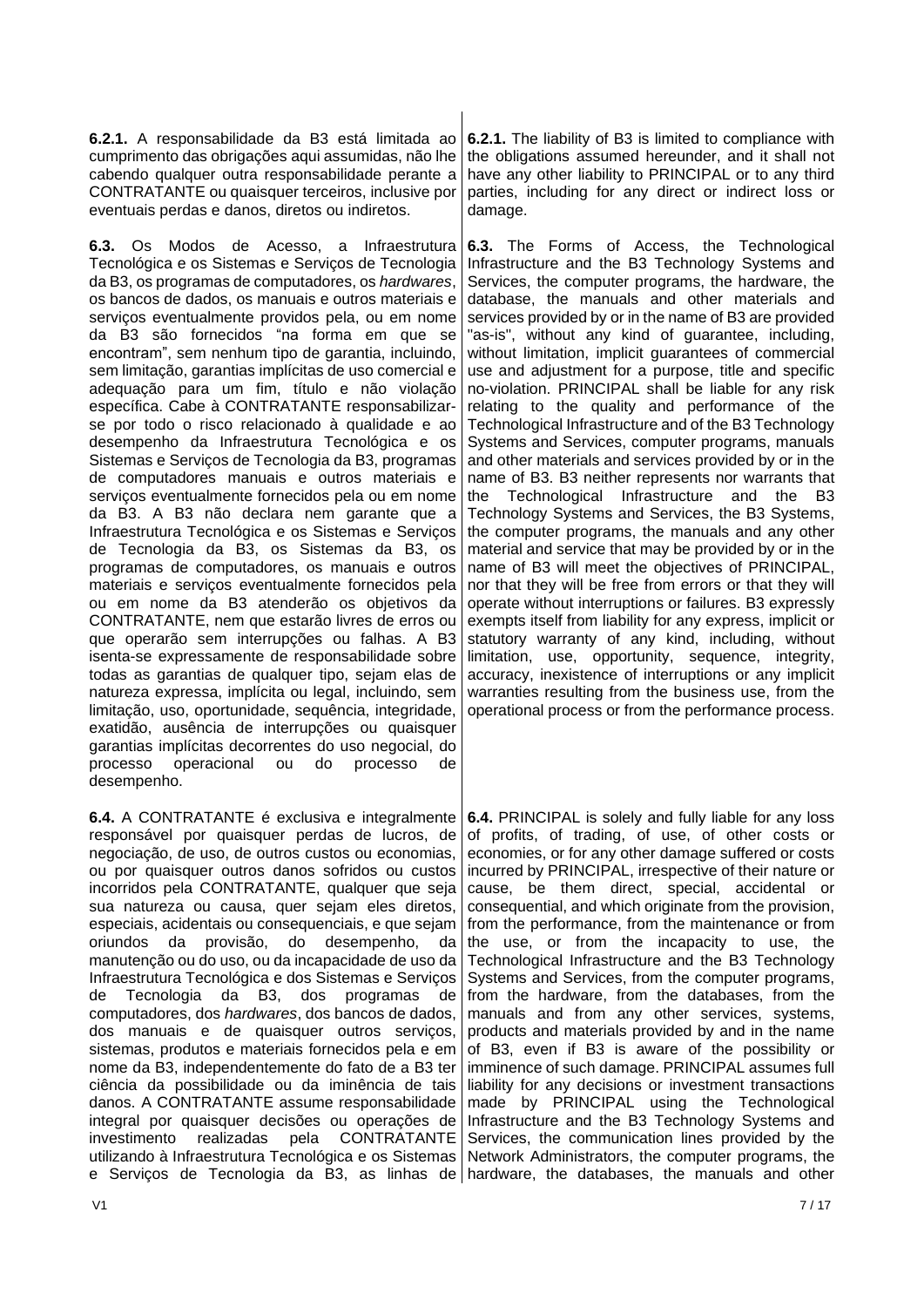comunicações fornecidas pelas Administradoras de Redes, os programas de computadores, os *hardwares*, os bancos de dados, os manuais e outros materiais, serviços, sistemas e produtos fornecidos pela ou em nome da B3 independentemente do fato de a B3 ter ciência da possibilidade ou da iminência de tais danos. **6.5.** Nenhuma das disposições deste Contrato deverá ser interpretada como se criasse qualquer tipo de obrigação para a B3 quanto ao desenvolvimento ou aprimoramento dos Modos de Acesso à Infraestrutura Tecnológica da B3, dos Sistemas e Serviços de Tecnologia da B3, ou de qualquer produto ou serviço relacionado às atividades da B3. activities of B3. **6.6. Força Maior**. As Partes não serão responsáveis pela inexecução total ou parcial deste Contrato se resultantes de caso fortuito ou de força maior. O presente Contrato não torna nenhuma das Partes responsável por atrasos, falhas, danos, perdas, destruição ou mau funcionamento de qualquer

equipamento, nem por qualquer de suas consequências, causados ou originados por, ou devido a, incêndio, terremoto, inundação, água, fenômenos naturais ou falta de mão de obra, cortes de serviços públicos, falhas de energia, explosões, distúrbios civis, atos terroristas, medidas governamentais, indisponibilidade de transporte, atos ou omissões de terceiros, ou quaisquer outras circunstâncias fora de seu controle razoável. Na ocorrência de um ou mais eventos de força maior, a Parte prejudicada deverá notificar a outra Parte assim que possível, devendo empregar seus melhores esforços para mitigar os efeitos do referido evento.

**7. Remuneração**. A CONTRATANTE pagará à B3 a remuneração pelo Modo de Acesso à Infraestrutura Tecnológica da B3 e por cada um dos Sistemas e Serviços de Tecnologia, contratados por meio do Sistema Específico, nos valores, forma periodicidade estabelecidos na Tabela de Preços vigente da B3 ("Remuneração") e conforme os Sistemas e Serviços de Tecnologia solicitados por meio do envio da Solicitação de Serviços, observado, ainda, o disposto na Cláusula 15.3 deste Contrato.

**7.1.** A B3 poderá alterar a Remuneração e a forma de pagamento, a seu exclusivo critério, por meio de envio de notificação prévia por escrito ao CONTRATANTE, ou publicação de Ofício Circular ou Comunicado Externo, com antecedência mínima de 90 (noventa) dias.

**7.2.** A CONTRATANTE obriga-se a quitar os valores de Remuneração devidos de acordo com os Sistemas e Serviços de Tecnologia contratados, indicados na Solicitação de Serviços e na Tabela de Preços vigente da B3.

materials, services, systems and products provided by or in the name of B3, even if B3 is aware of the possibility or imminence of such damage.

**6.5.** None of the provisions of this Agreement shall be construed so as to create any kind of obligation to B3 with respect to the development or improvement of the Forms of Access to the B3 Technological Infrastructure, of the B3 Technology Systems and Services, or of any product or service relating to the

**6.6. Force Majeure.** The Parties shall not be liable for failure to perform this Agreement, wholly or in part, as a result of act of God or force majeure. This Agreement does not render any of the Parties liable for delays, failures, damage, losses, destruction or malfunctioning of any equipment, nor for any of the consequences thereof, which are caused by or originated from, or due to fire, earthquake, flood, water, natural phenomena or lack of labor, public utility interruptions, power failures, explosions, civil disturbances, terrorist acts, governmental measures, unavailability of transportation, third-party actions or omissions, or any other circumstances beyond their reasonable control. Upon occurrence of one or more events of force majeure, the aggrieved Party shall notify the other Party as soon as possible, using its best efforts to mitigate the effects of said event.

**7. Remuneration.** PRINCIPAL shall pay to B3 the remuneration for the Form of Access to the B3 Technological Infrastructure and for each of the Technology Systems and Services acquired by means of the Specific System, in the amounts, form and frequency set forth in the B3 Price List in effect ("Remuneration") and according to the Technology Systems and Services requested by means of delivery of the Service Order, subject, in addition, to the provisions of Section 15.3 of this Agreement.

**7.1.** B3 may change the Remuneration and the form of payment, at its sole discretion, by means of delivery of prior written notice to PRINCIPAL, or publication of Circular Letter or External Communication at least ninety (90) days in advance.

**7.2.** PRINCIPAL agrees to settle the amounts of Remuneration due in accordance with the acquired Technology Systems and Services informed in the Service Order and in the B3 Price List in effect.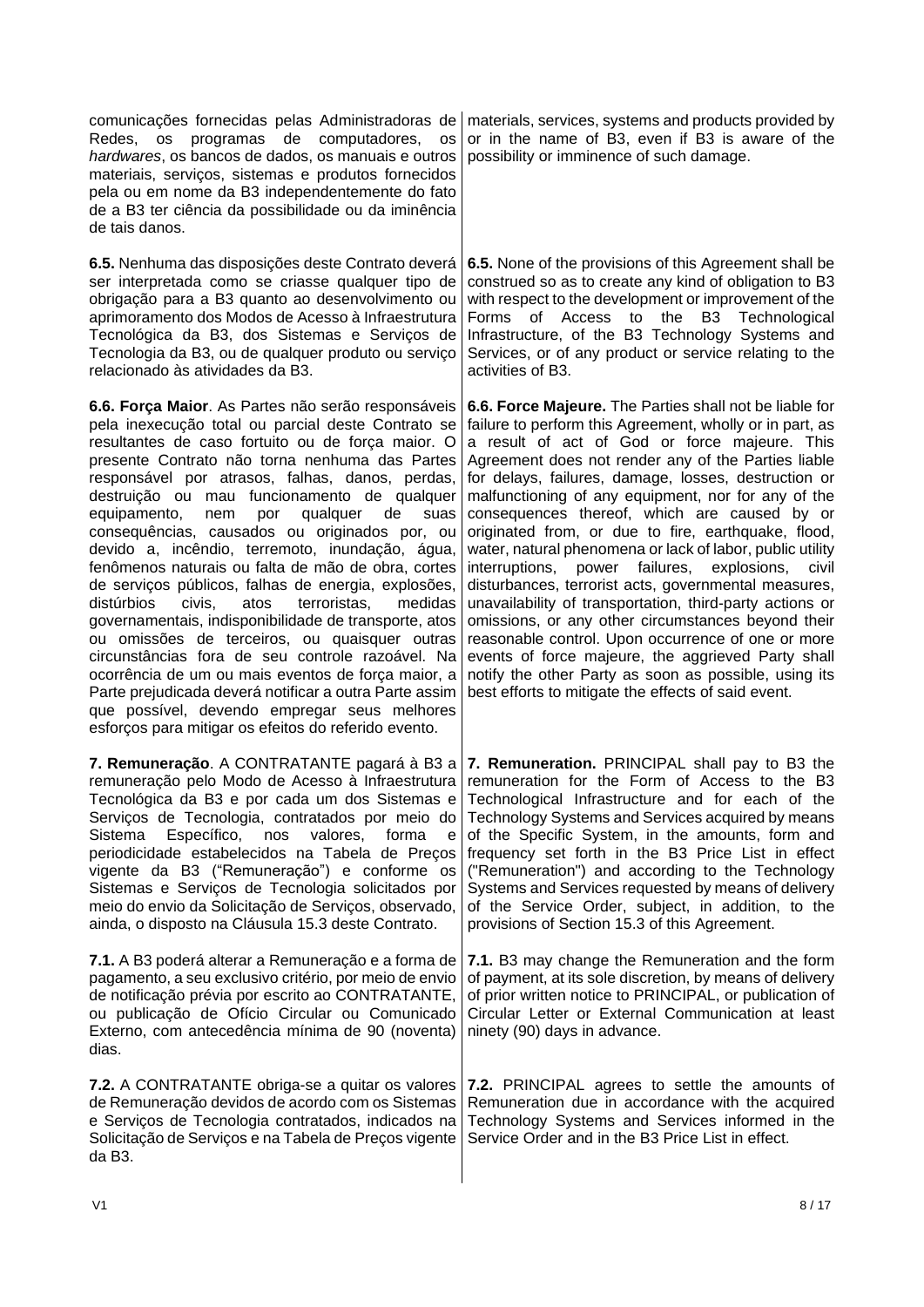| 7.2.1. A não efetivação dos pagamentos na forma e<br>prazos discriminados na Tabela de Preços da B3<br>então vigente acarretará a CONTRATANTE o<br>pagamento de multa de 2% (dois por cento) cumulada<br>com juros de mora de 1% (um por cento) ao mês,<br>incidente sobre o total do débito atualizado pela<br>variação do índice referido na Tabela de Preços da<br>B3.                                                                                                                                                                                                                                                                                                               | 7.2.1. Failure to make the payments in the form and<br>within the terms set forth in the B3 Price List then in<br>effect shall require PRINCIPAL to pay a two percent<br>(2%) fine, plus late payment interest at the rate of one<br>percent (1%) per month, levied on the total amount of<br>the debt adjusted by the variation of the index<br>mentioned in the B3 Price List.                                                                                                                                                                                                               |
|-----------------------------------------------------------------------------------------------------------------------------------------------------------------------------------------------------------------------------------------------------------------------------------------------------------------------------------------------------------------------------------------------------------------------------------------------------------------------------------------------------------------------------------------------------------------------------------------------------------------------------------------------------------------------------------------|------------------------------------------------------------------------------------------------------------------------------------------------------------------------------------------------------------------------------------------------------------------------------------------------------------------------------------------------------------------------------------------------------------------------------------------------------------------------------------------------------------------------------------------------------------------------------------------------|
| 8. Tributos. Cada parte será responsável pelos<br>tributos (impostos, taxas, contribuições, entre outros)<br>devidos em decorrência da celebração deste Contrato<br>e/ou do cumprimento das obrigações resultantes<br>conforme<br>Contrato,<br>determinado<br>deste<br>pela<br>legislação tributária em vigor.                                                                                                                                                                                                                                                                                                                                                                          | 8. Taxes. Each party shall be liable for the taxes<br>(taxes, fees, contributions, and others) due as a result<br>of execution of this Agreement and/or of compliance<br>with obligations under this Agreement, as established<br>by the applicable tax law.                                                                                                                                                                                                                                                                                                                                   |
| 9. Não Publicidade. As Partes concordam que, sem<br>a anuência prévia da outra Parte, não poderão: (i)<br>usar o nome empresarial, nomes de domínio, títulos<br>estabelecimento, marcas<br>depositadas<br>de<br>ou<br>registradas, sinais ou expressões de propaganda e<br>quaisquer outros sinais distintivos ou bens de<br>propriedade intelectual de titularidade da outra Parte<br>e de quaisquer entidades integrantes de seu grupo<br>econômico, em anúncios, ou em quaisquer veículos<br>de comunicação;<br>(ii)<br>declarar,<br>ou<br>direta<br>ou<br>indiretamente, que qualquer produto ou serviço<br>fornecido por uma Parte tenha sido aprovado ou<br>endossado pela outra. | 9. No Publicity. The Parties agree that they may not,<br>without the prior consent of the other Party: (i) use the<br>trade name, domain names, establishment names,<br>filed or registered trademarks, advertisement signs or<br>expressions and any other distinctive signs or<br>intellectual property owned by the other Party and by<br>any entities that are part of its economic group, in ads<br>or in any communication vehicles; or (ii) declare,<br>directly or indirectly, that any product or service<br>provided by a Party has been approved or endorsed<br>by the other Party. |
| 10. Vigência. O presente Contrato entra em vigor na<br>data de sua assinatura e terá vigência pelo período de<br>12 (doze) meses, com renovação automática por<br>iguais e sucessivos períodos, podendo ser resilido<br>pelas Partes, a qualquer momento, mediante envio<br>prévio de comunicação com antecedência mínima de<br>30 (trinta) dias.                                                                                                                                                                                                                                                                                                                                       | 10. Effectiveness. This Agreement shall come into<br>force on the date of execution hereof and be effective<br>for a term of twelve (12) months, with automatic<br>renewal for equal and successive periods, and it may<br>be terminated by the Parties, at any time, upon<br>delivery of prior communication at least thirty (30)<br>days in advance.                                                                                                                                                                                                                                         |
| 10.1. Para as instituições que estejam sob a égide da<br>Lei 8.666/93, o presente Contrato terá início na data<br>de sua assinatura, com vigência de 12 (doze) meses,<br>podendo ser prorrogado por iguais e sucessivos<br>períodos, até o prazo legalmente admitido consoante<br>o art. 57, II, da referida lei, mediante comunicação<br>escrita encaminhada pela CONTRATANTE até a data<br>de encerramento da vigência.                                                                                                                                                                                                                                                               | 10.1. For those institutions governed by the Brazilian<br>Law 8.666/93, this Agreement shall commence on the<br>date of execution hereof, and it shall be effective for<br>twelve (12) months, it being understood that it may be<br>extended for equal and successive periods, until the<br>term legally permitted pursuant to article 57, II, of said<br>law, by means of written communication sent by<br>PRINCIPAL by the date of the end of effectiveness.                                                                                                                                |
| 11. Suspensão. A B3 poderá suspender ou restringir<br>o acesso à Infraestrutura Tecnológica ou a um ou a<br>todos os Sistemas e Serviços de Tecnologia da B3,<br>sem necessidade de envio de notificação prévia, caso<br>a CONTRATANTE incorra em inadimplemento nos<br>termos deste Contrato ou, de outra forma, passe a<br>representar risco para as atividades da B3, ao<br>exclusivo critério desta.                                                                                                                                                                                                                                                                                | 11. Suspension. B3 may suspend or restrict the<br>access to the Technological Infrastructure or to one or<br>all B3 Technology Systems and Services, without the<br>need to send prior notice, in case PRINCIPAL defaults<br>this Agreement or otherwise becomes a risk to the<br>activities of B3, at the sole discretion of B3.                                                                                                                                                                                                                                                              |
| 12. Rescisão. O presente Contrato poderá ser<br>qualquer das Partes,<br>rescindido<br>por<br>sem<br>a<br>necessidade de notificação judicial ou extrajudicial, na                                                                                                                                                                                                                                                                                                                                                                                                                                                                                                                       | 12. Termination. This Agreement may be terminated<br>by any of the Parties, without the need for judicial or<br>extrajudicial notification, upon occurrence of any of the<br>situations described below:                                                                                                                                                                                                                                                                                                                                                                                       |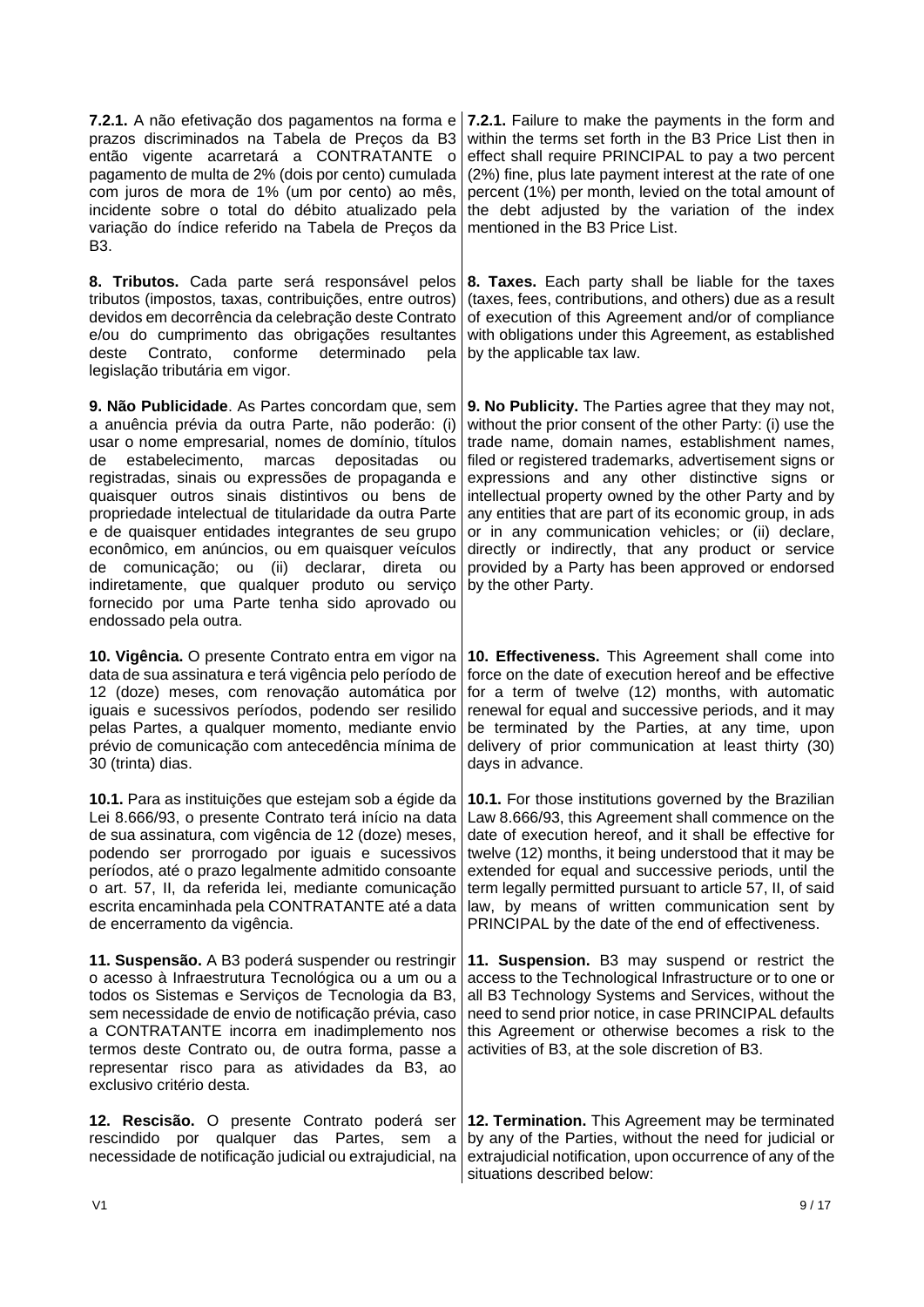| hipótese de ocorrer qualquer das situações descritas<br>abaixo:                                                                                                                                                                                                                                                                                                                                                                               |                                                                                                                                                                                                                                                                                                                                                                                                                                      |
|-----------------------------------------------------------------------------------------------------------------------------------------------------------------------------------------------------------------------------------------------------------------------------------------------------------------------------------------------------------------------------------------------------------------------------------------------|--------------------------------------------------------------------------------------------------------------------------------------------------------------------------------------------------------------------------------------------------------------------------------------------------------------------------------------------------------------------------------------------------------------------------------------|
| a) descumprimento de qualquer cláusula ou condição<br>deste instrumento, obrigando-se a Parte infratora a<br>ressarcir à Parte inocente os prejuízos e perdas e<br>danos a que der causa;                                                                                                                                                                                                                                                     | a) noncompliance with any clause or condition hereof,<br>in which case the breaching Party agrees to redress<br>the innocent Party for the losses and damages caused<br>by it;                                                                                                                                                                                                                                                       |
| b) decretação de falência, pedido de liquidação ou<br>recuperação judicial ou extrajudicial, ou dissolução de<br>qualquer uma das Partes; e                                                                                                                                                                                                                                                                                                   | b) adjudication of bankruptcy, claim for liquidation or<br>court-supervised or out-of-court reorganization, or<br>dissolution of any of the Parties; and                                                                                                                                                                                                                                                                             |
| c) se a Parte tiver cancelada sua autorização de<br>funcionamento regular.                                                                                                                                                                                                                                                                                                                                                                    | c) if the authorization for regular operation of the Party<br>is cancelled.                                                                                                                                                                                                                                                                                                                                                          |
| 12.1. Qualquer que seja a causa do término do<br>Contrato, cessará imediatamente o direito de acesso<br>à Infraestrutura Tecnológica e aos Sistemas e<br>Serviços de Tecnologia da B3 pela CONTRATANTE.                                                                                                                                                                                                                                       | 12.1. Irrespective of the cause for termination of the<br>Agreement, PRINCIPAL's right to access<br>the<br>Technological Infrastructure and the B3 Technology<br>Systems and Services shall immediately cease.                                                                                                                                                                                                                       |
| 12.1.1. Sem prejuízo do disposto acima, as Partes<br>poderão, de boa-fé e de comum acordo, estabelecer<br>um cronograma escalonado para o término do<br>Contrato, com a consequente perda do direito de<br>acesso à Infraestrutura Tecnológica e aos Sistemas e<br>Serviços de Tecnologia da B3, nas hipóteses em que<br>existam obrigações regulatórias pendentes<br>de<br>cumprimento pela CONTRATANTE, nos termos dos<br>Normativos da B3. | 12.1.1. Without prejudice to the above, the Parties<br>may, in good faith and mutual agreement, establish a<br>stepped schedule for termination of the Agreement,<br>with the consequent loss of the right to access the<br>Technological Infrastructure and the B3 Technology<br>Systems and Services, whenever there are regulatory<br>obligations pending compliance by PRINCIPAL,<br>pursuant to the provisions of the B3 Rules. |
| 13. Notificações. Toda comunicação entre as Partes<br>relativa aos termos deste Contrato deverá ser feita por<br>escrito, inclusive por meio eletrônico, para os<br>endereços da B3 e da CONTRATANTE, abaixo<br>especificados,<br>ou<br>outros<br>endereços<br>que<br>eventualmente vierem a ser indicados:                                                                                                                                   | 13. Notices. All communications between the Parties<br>relating to the terms of this Agreement shall be made<br>in writing, including by electronic means, to the<br>addresses of B3 and the PRINCIPAL, specified below,<br>or such other addresses as may be indicated:                                                                                                                                                             |
| <b>CONTRATANTE</b><br>INSERIR O NOME DO DEPARTAMENTO<br>RESPONSÁVEL / INSERT THE NAME OF THE<br>RESPONSIBLE DEPARTMENT<br>Endereço: inserir endereço completo / insert full<br>address<br>Telefone: inserir telefone com DDI e DDD / insert<br>telephone number<br>E-mail: inserir e-mail / insert e-mail                                                                                                                                     | <b>PRINCIPAL</b><br>INSERIR O NOME DO DEPARTAMENTO<br>RESPONSÁVEL / INSERT THE NAME OF THE<br>RESPONSIBLE DEPARTMENT<br>Address: inserir endereço completo / insert full<br>address<br>Phone: inserir telefone com DDI e DDD / insert<br>telephone number<br>E-mail: inserir e-mail / insert e-mail                                                                                                                                  |
| <b>B3</b><br>Gerencia de Desenvolvimento de Serviços<br>Endereço: Praça Antonio Prado, 48<br>CEP 01010-901, São Paulo/SP<br>Telefone: 5511 2565-7102<br>E-mail: bvmfsolution@b3.com.br                                                                                                                                                                                                                                                        | <b>B3</b><br>Gerência de Desenvolvimento de Serviços<br>Address: Praça Antonio Prado, 48 - CEP 01010-901,<br>São Paulo/SP<br>Phone: 5511 2565-7102<br>E-mail: bvmfsolution@b3.com.br                                                                                                                                                                                                                                                 |
| 14. Confidencialidade e Segurança da Informação.<br>As Partes comprometem-se a: (i) manter em sigilo as<br>Confidenciais<br>Informações<br>da<br>outra<br>Parte<br>e e<br>informações<br>relacionadas<br>com<br>presente<br>O<br>instrumento; (ii) utilizá-las somente para os fins                                                                                                                                                           | 14. Confidentiality and Information Security. The<br>Parties shall: (i) keep confidential the Confidential<br>Information of the other Party and information related<br>to this instrument; (ii) use them only for the purposes<br>set forth in this Agreement, using the same care that<br>previstos neste Contrato, empregando os mesmos it would use to maintain the confidentiality of its own                                   |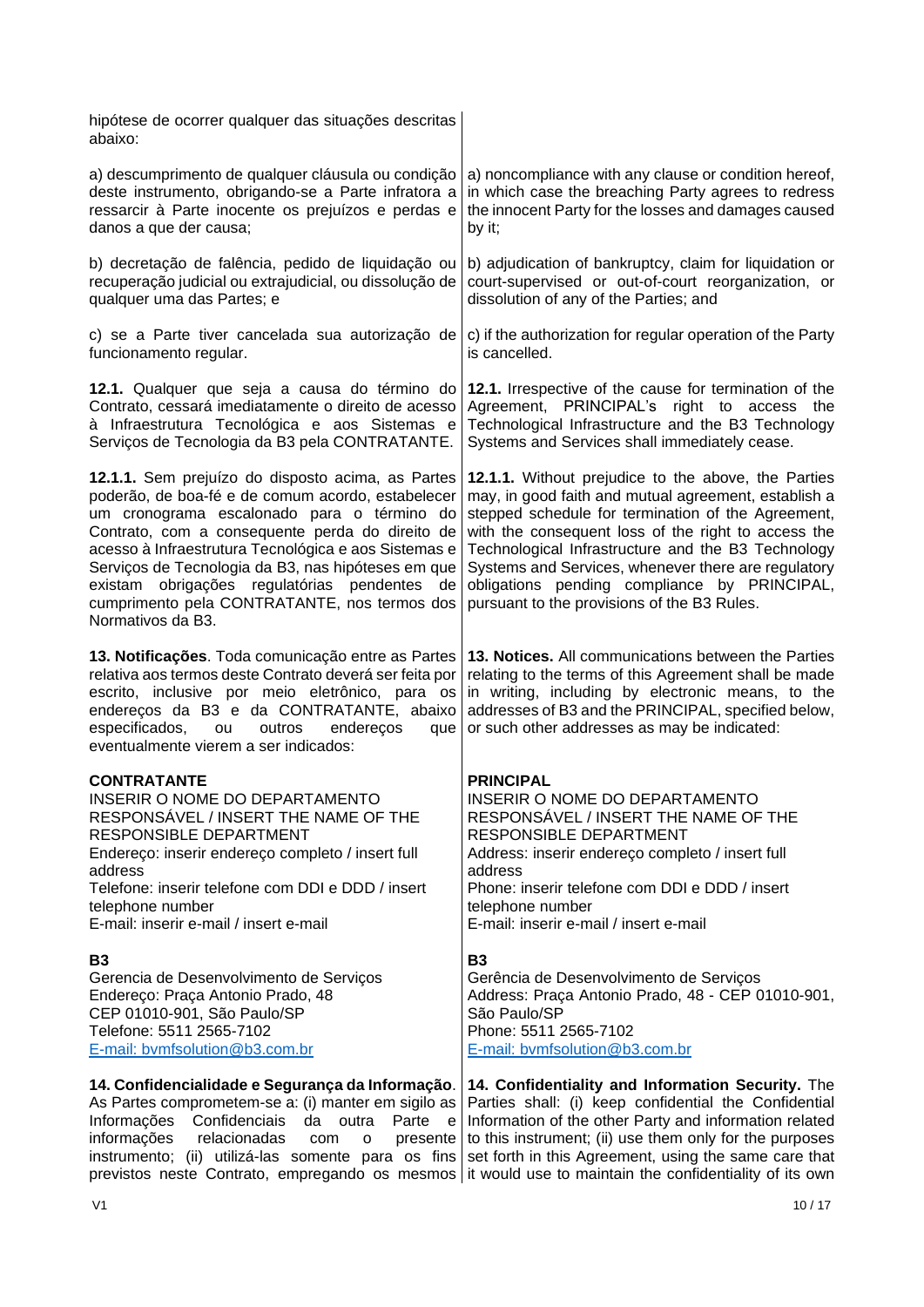| suas próprias informações; e, (iii) adotar cuidados<br>para que Informações Confidenciais não sejam<br>obtidas por terceiros.                                                                                                                                                                                                                                                                                                                                                                                                                                                                                                                                                                                                                                                                                                                                                                                                                                                                                                                                                                                                                                                                                                                                                                                                                        | cuidados que utilizaria para a manutenção do sigilo de   information; and, (iii) take measures that Confidential<br>Information is not obtained by third parties.                                                                                                                                                                                                                                                                                                                                                                                                                                                                                                                                                                                                                                                                                                                                                                                                                                                                                                                                                                                                                                                       |
|------------------------------------------------------------------------------------------------------------------------------------------------------------------------------------------------------------------------------------------------------------------------------------------------------------------------------------------------------------------------------------------------------------------------------------------------------------------------------------------------------------------------------------------------------------------------------------------------------------------------------------------------------------------------------------------------------------------------------------------------------------------------------------------------------------------------------------------------------------------------------------------------------------------------------------------------------------------------------------------------------------------------------------------------------------------------------------------------------------------------------------------------------------------------------------------------------------------------------------------------------------------------------------------------------------------------------------------------------|-------------------------------------------------------------------------------------------------------------------------------------------------------------------------------------------------------------------------------------------------------------------------------------------------------------------------------------------------------------------------------------------------------------------------------------------------------------------------------------------------------------------------------------------------------------------------------------------------------------------------------------------------------------------------------------------------------------------------------------------------------------------------------------------------------------------------------------------------------------------------------------------------------------------------------------------------------------------------------------------------------------------------------------------------------------------------------------------------------------------------------------------------------------------------------------------------------------------------|
| 14.1. Para os fins previstos nesta cláusula, são<br>consideradas Informações Confidenciais, todas as<br>informações que a CONTRATANTE tiver acesso em<br>decorrência do acesso à Infraestrutura Tecnológica e<br>da utilização dos Sistemas e Serviços de Tecnologia<br>da B3, bem como eventuais códigos de acesso e<br>senhas entregues pela B3 ou quaisquer informações,<br>conteúdos, especificações<br>dados.<br>técnicas,<br>desenhos, manuais, esboços, modelos, amostras,<br>promocionais,<br>materiais<br>projetos,<br>estudos,<br>documentos, planos de produtos, custos, preços,<br>nomes de clientes, informações financeiras não<br>planos de<br>publicadas na<br>mídia,<br>marketing,<br>de<br>negócios,<br>oportunidades<br>pesquisa,<br>desenvolvimento, know-how; e outros documentos de<br>qualquer<br>natureza, tangíveis ou<br>intangíveis,<br>disponibilizados em qualquer mídia ou meio físico,<br>visual ou sonoro, inclusive eletrônico e digital,<br>comunicados por escrito, verbalmente ou de outra<br>forma revelados como confidencial ou confidencial<br>restrita por uma Parte à outra Parte ou por qualquer<br>das Partes obtidas, ou ainda que a Parte venha a<br>tomar conhecimento, voluntário ou involuntariamente,<br>em virtude da consecução do objeto do presente<br>Contrato ("Informações Confidenciais"). | 14.1. For the purposes of this section, all information<br>that the PRINCIPAL has access to as a result of<br>access to the Technological Infrastructure and the use<br>of the B3 Technology Systems and Services, as well<br>as any access codes and passwords delivered by B3<br>or any information, data, contents, technical<br>specifications,<br>drawings,<br>manuals,<br>sketches,<br>samples, promotional materials, projects, studies,<br>documents, product plans, costs, prices, customer<br>names, unpublished financial information in the<br>media, plans marketing, business opportunities,<br>research, development, know-how; and<br>other<br>documents of any nature, tangible or intangible, made<br>available in any media, physical, visual or audio<br>electronic<br>medium,<br>including<br>and<br>digital,<br>communicated in writing, verbally or otherwise<br>disclosed as confidential or restricted by one Party to<br>the other Party or by any of the parties obtained, or<br>that the Party voluntarily or involuntarily becomes<br>aware of, by virtue of the execution of the object of this<br>Agreement shall be deemed as Confidential<br>Information ("Confidential Information"). |
| 14.2.<br>Exclusões.<br>Não<br>serão<br>consideradas<br>Informações Confidenciais, para os fins da Cláusula<br>14, as informações que:                                                                                                                                                                                                                                                                                                                                                                                                                                                                                                                                                                                                                                                                                                                                                                                                                                                                                                                                                                                                                                                                                                                                                                                                                | 14.2. Exclusions. For the purposes of Section 14, the<br>information shall not be considered<br>following<br>Confidential Information:                                                                                                                                                                                                                                                                                                                                                                                                                                                                                                                                                                                                                                                                                                                                                                                                                                                                                                                                                                                                                                                                                  |
| (i) já forem do domínio público à época em que<br>tiverem sido reveladas;                                                                                                                                                                                                                                                                                                                                                                                                                                                                                                                                                                                                                                                                                                                                                                                                                                                                                                                                                                                                                                                                                                                                                                                                                                                                            | (i) information already in the public domain at the time<br>it has been disclosed:                                                                                                                                                                                                                                                                                                                                                                                                                                                                                                                                                                                                                                                                                                                                                                                                                                                                                                                                                                                                                                                                                                                                      |
| divulgação seja efetuada em violação ao disposto<br>neste Contrato;                                                                                                                                                                                                                                                                                                                                                                                                                                                                                                                                                                                                                                                                                                                                                                                                                                                                                                                                                                                                                                                                                                                                                                                                                                                                                  | (ii) passarem a ser de domínio público, sem que a (ii) which shall become public domain, without<br>disclosure being made in violation of the provisions of<br>this Agreement;                                                                                                                                                                                                                                                                                                                                                                                                                                                                                                                                                                                                                                                                                                                                                                                                                                                                                                                                                                                                                                          |
| (iii) forem legalmente reveladas às Partes por<br>até onde as Partes tenham<br>terceiros que,<br>conhecimento, não estejam quebrando qualquer<br>obrigação de confidencialidade; e                                                                                                                                                                                                                                                                                                                                                                                                                                                                                                                                                                                                                                                                                                                                                                                                                                                                                                                                                                                                                                                                                                                                                                   | (iii) legally disclosed to the Parties by third parties<br>which, to the best of their knowledge, are not<br>breaching any obligation of confidentiality; and                                                                                                                                                                                                                                                                                                                                                                                                                                                                                                                                                                                                                                                                                                                                                                                                                                                                                                                                                                                                                                                           |
| (iv) devam ser reveladas pelas Partes em razão de<br>ordem ou decisão emitida por órgão administrativo ou<br>judicial com jurisdição sobre as Partes, somente até a<br>extensão de tal ordem.                                                                                                                                                                                                                                                                                                                                                                                                                                                                                                                                                                                                                                                                                                                                                                                                                                                                                                                                                                                                                                                                                                                                                        | (iv) disclosed by the Parties by reason of an order or<br>decision issued by an administrative or judicial body<br>with jurisdiction over the Parties, only to the extent of<br>such order.                                                                                                                                                                                                                                                                                                                                                                                                                                                                                                                                                                                                                                                                                                                                                                                                                                                                                                                                                                                                                             |
| 14.2.1. O ônus da prova de que as informações<br>reveladas se enquadram em uma das hipóteses<br>acima será da Parte que alegar tal exceção.                                                                                                                                                                                                                                                                                                                                                                                                                                                                                                                                                                                                                                                                                                                                                                                                                                                                                                                                                                                                                                                                                                                                                                                                          | 14.2.1. The burden of proof that the disclosed<br>information falls within one of the above events shall<br>be that of the Party claiming such an exception.                                                                                                                                                                                                                                                                                                                                                                                                                                                                                                                                                                                                                                                                                                                                                                                                                                                                                                                                                                                                                                                            |
| 14.3. Divulgação exigida por força de lei. Caso uma<br>Parte seja obrigada, por força de lei, ordem judicial ou<br>administrativa fundamentada, a revelar Informações<br>Confidenciais, deverá notificar imediatamente a outra                                                                                                                                                                                                                                                                                                                                                                                                                                                                                                                                                                                                                                                                                                                                                                                                                                                                                                                                                                                                                                                                                                                       | 14.3. Disclosure required by law. If a Party is<br>required by law, a court order or a reasoned<br>administrative<br>order<br>disclose<br>Confidential<br>to<br>Information, it shall promptly notify the other Party of                                                                                                                                                                                                                                                                                                                                                                                                                                                                                                                                                                                                                                                                                                                                                                                                                                                                                                                                                                                                |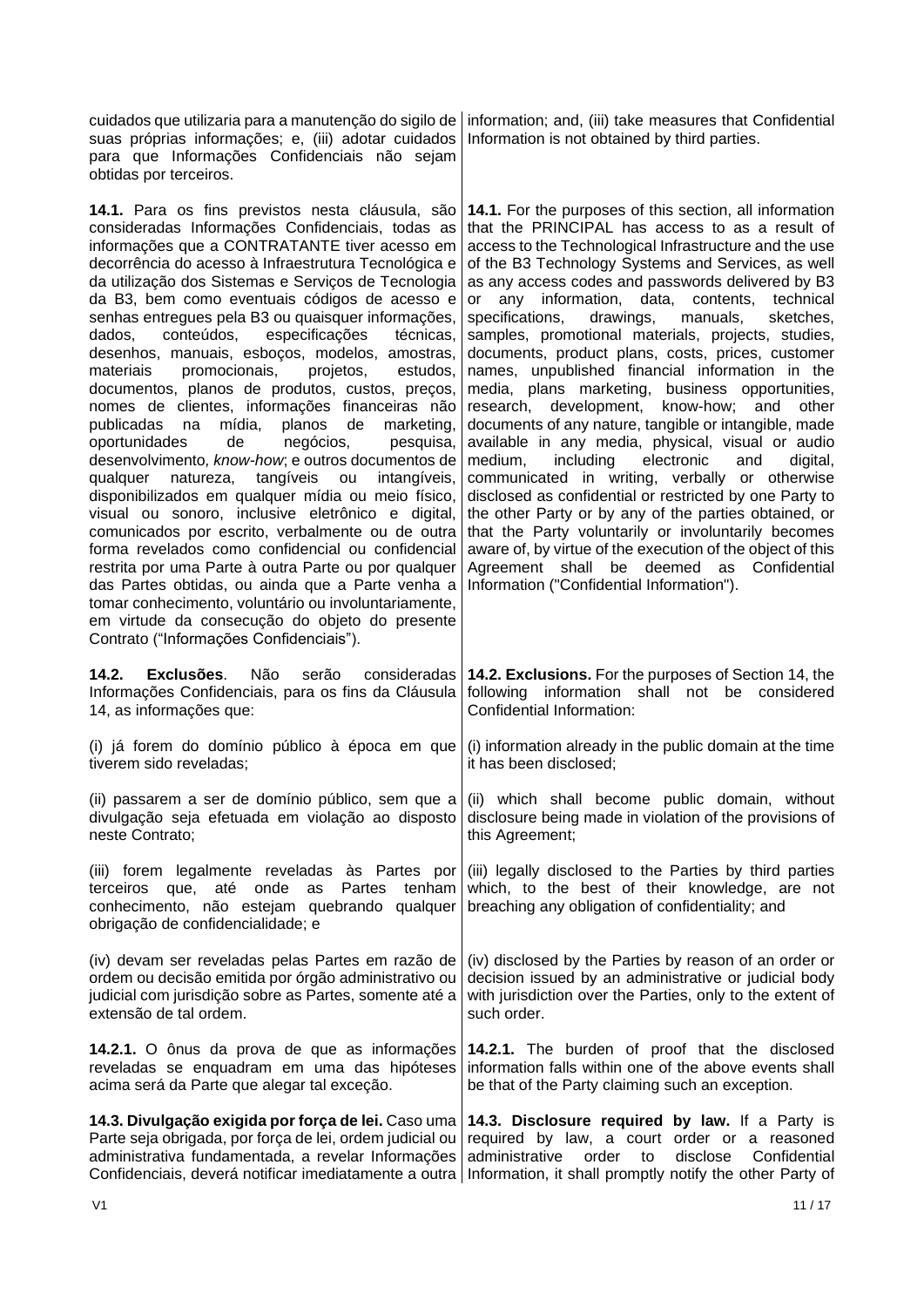| Parte sobre tal determinação, e empregar seus<br>melhores esforços para assegurar o tratamento<br>sigiloso das Informações Confidenciais.                                                                                                                                                                                                                                                                                                                                                                                                                                                                                                                                                                                                                                                                                                                                                                                                                                                                                                            | such determination and use its best efforts to ensure<br>the confidential treatment of the Confidential<br>Information.                                                                                                                                                                                                                                                                                                                                                                                                                                                                                                                                                                                                                                                                                                                                                                                                                         |
|------------------------------------------------------------------------------------------------------------------------------------------------------------------------------------------------------------------------------------------------------------------------------------------------------------------------------------------------------------------------------------------------------------------------------------------------------------------------------------------------------------------------------------------------------------------------------------------------------------------------------------------------------------------------------------------------------------------------------------------------------------------------------------------------------------------------------------------------------------------------------------------------------------------------------------------------------------------------------------------------------------------------------------------------------|-------------------------------------------------------------------------------------------------------------------------------------------------------------------------------------------------------------------------------------------------------------------------------------------------------------------------------------------------------------------------------------------------------------------------------------------------------------------------------------------------------------------------------------------------------------------------------------------------------------------------------------------------------------------------------------------------------------------------------------------------------------------------------------------------------------------------------------------------------------------------------------------------------------------------------------------------|
| 14.4. Caso o presente Contrato venha a ser extinto,<br>por qualquer razão, as Partes comprometem-se, nos<br>termos da legislação e regulamentação em vigor, a<br>devolver à outra Parte, ou eliminar, todas as<br>Informações Confidenciais da outra Parte.                                                                                                                                                                                                                                                                                                                                                                                                                                                                                                                                                                                                                                                                                                                                                                                          | 14.4. If this Agreement becomes terminated for any<br>reason, the Parties shall, in accordance with the laws<br>and regulations in force, return to the other Party, or<br>eliminate, all Confidential Information of the other<br>Party.                                                                                                                                                                                                                                                                                                                                                                                                                                                                                                                                                                                                                                                                                                       |
| 14.5.<br>As<br>Partes<br>deverão<br>orientar<br>seus<br>Representantes que venham a ser utilizados na<br>consecução do objeto do presente Contrato, sobre o<br>cumprimento das disposições da Cláusula 14, e<br>ficarão<br>responsáveis pelas<br>perdas<br>e<br>danos<br>decorrentes do descumprimento das obrigações de<br>confidencialidade ora pactuadas.                                                                                                                                                                                                                                                                                                                                                                                                                                                                                                                                                                                                                                                                                         | 14.5. The Parties shall advise their Representatives<br>that may be used to execute the object of this<br>Agreement, regarding compliance with the provisions<br>of Section 14, and shall be liable for the damages and<br>losses resulting from failure to comply with the<br>obligations of confidentiality agreed upon herein.                                                                                                                                                                                                                                                                                                                                                                                                                                                                                                                                                                                                               |
| 14.6. A CONTRATANTE declara neste ato que<br>conhece o teor do código de conduta e das normas,<br>diretrizes e políticas de segurança da informação<br>vigentes da B3, e se compromete a orientar os<br>Representantes da CONTRATANTE que venham a<br>ser utilizados na consecução do objeto do presente<br>Contrato sobre o teor dos documentos, respondendo<br>perante a B3 pelo cumprimento integral dos preceitos<br>contidos no código de conduta e nas normas e<br>políticas de segurança da informação.                                                                                                                                                                                                                                                                                                                                                                                                                                                                                                                                       | 14.6. PRINCIPAL hereby represents that it knows the<br>content of the code of conduct and the current<br>standards, guidelines and policies of information<br>security of B3, and undertakes to advise the<br>PRINCIPAL'S Representative that shall be used to<br>execute the object of this Agreement on the content of<br>the documents, responding to B3 for full compliance<br>with the principles contained in the code of conduct<br>and information security policies and rules.                                                                                                                                                                                                                                                                                                                                                                                                                                                         |
| 14.7. A obrigação de sigilo prevista nesta cláusula<br>subsistirá após o término do presente Contrato pelo<br>período adicional de 5 (cinco) anos ou conforme<br>disposto na legislação/regulamentação em vigor,<br>caso aplicável.                                                                                                                                                                                                                                                                                                                                                                                                                                                                                                                                                                                                                                                                                                                                                                                                                  | 14.7. The obligation of confidentiality provided in this<br>section shall remain after the termination of this<br>Agreement for an additional period of five (5) years or<br>as provided in the legislation/regulations in force, if<br>applicable.                                                                                                                                                                                                                                                                                                                                                                                                                                                                                                                                                                                                                                                                                             |
| 14.8. A CONTRATANTE declara-se ciente e de<br>acordo que todas as informações transacionadas nos<br>Sistemas e Serviços de Tecnologia da B3, através da<br>Infraestrutura Tecnológica da B3, incluindo-se<br>aquelas que identifiquem ou possam vir a identificar<br>uma pessoa física ("Dados Pessoais") ("Informações<br>Transacionadas"), que a CONTRATANTE tenha<br>acesso em razão da execução do objeto deste<br>Contrato, deverão ser utilizadas exclusivamente para<br>as finalidades referentes às atividades em relação às<br>quais o acesso aos Sistemas e Serviços de<br>Tecnologia da B3 foi concedido, e se obriga desde já<br>a usar as Informações Transacionadas com estrita<br>observância: (i) à legislação brasileira, em especial,<br>mas não se limitando, à Lei Complementar nº<br>105/2001; (ii) à legislação estrangeira, em especial,<br>mas não se limitando, ao Regulamento Geral de<br>Proteção de Dados Pessoais nº 2016/679 da União<br>Europeia e (iii) aos Normativos da B3, na medida do<br>que lhe for aplicável. | 14.8. PRINCIPAL declares to be aware and agrees<br>that all information transacted in the B3 Technology<br>Systems and Services through B3's Technology<br>Infrastructure, including those that identify or may<br>identify an individual ("Personal Data") ("Information<br>Transacted"), which the PRINCIPAL has access to<br>due to the execution of the object of this Agreement,<br>shall be used exclusively for the purposes related to<br>the activities in relation to which access to B3<br>Technology Systems and Services was granted, and<br>it agrees from now on to use the Transacted<br>Information with strict compliance to: (i) Brazilian<br>legislation,<br>particular, but not<br>in<br>limited to,<br>Complementary Law No. 105/2001; (ii) foreign<br>legislation, in particular, but not limited to, European<br>Union General Data Protection Regulation No.<br>2016/679 and (iii) B3 Rules, to the extent applicable. |
| B <sub>3</sub> é<br>responsável<br>acordo<br>que a<br>única<br>e<br>exclusivamente pela integridade das Informações<br>Transacionadas nos Sistemas e Serviços<br>de l                                                                                                                                                                                                                                                                                                                                                                                                                                                                                                                                                                                                                                                                                                                                                                                                                                                                                | <b>14.8.1.</b> A CONTRATANTE declara-se ciente e de <b>14.8.1.</b> PRINCIPAL hereby acknowledges and agrees<br>that B3 is solely and exclusively liable for the integrity<br>of the Transacted Information in the B3 Technology<br>Systems and Services through the B3 Technology                                                                                                                                                                                                                                                                                                                                                                                                                                                                                                                                                                                                                                                               |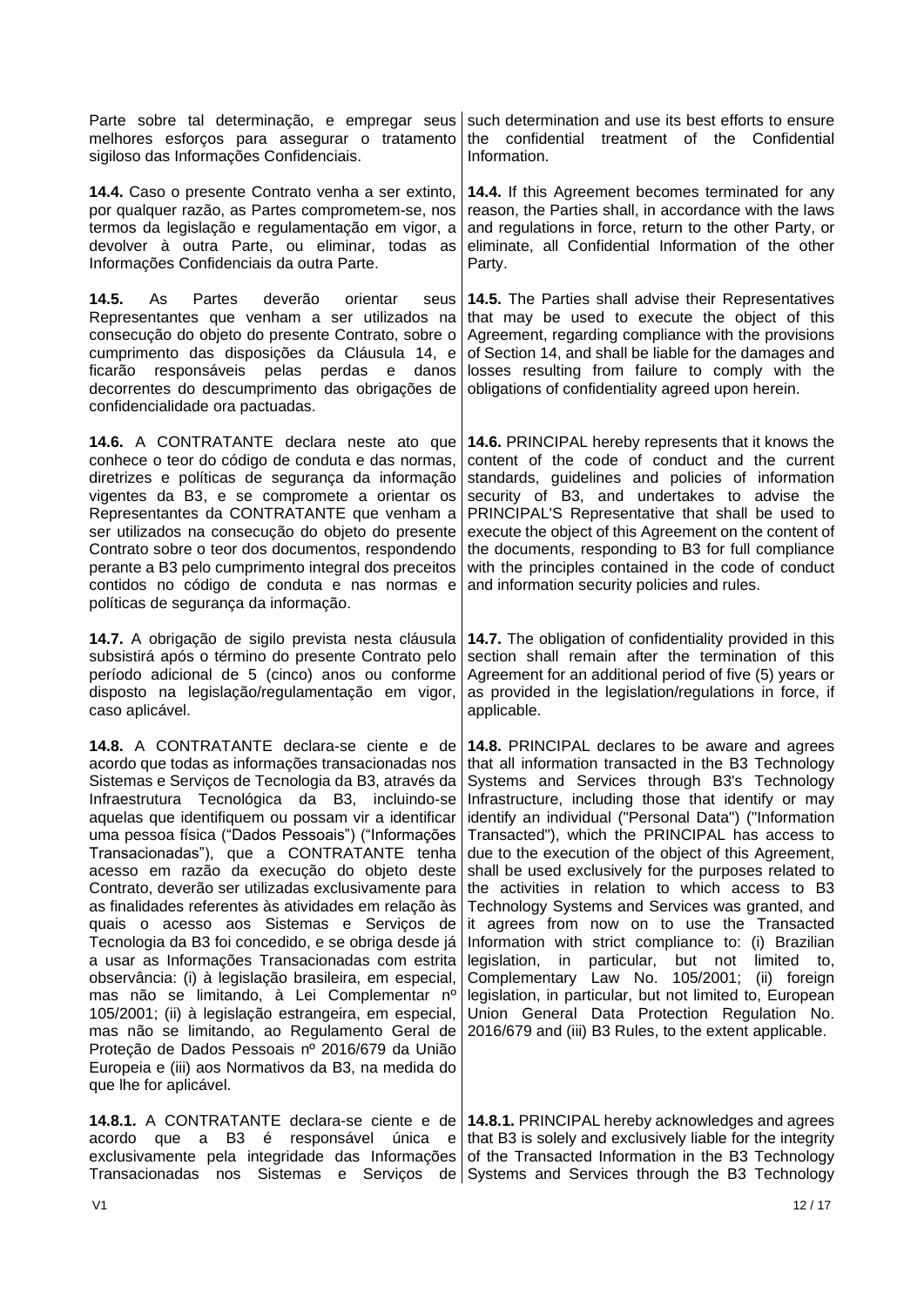Tecnologia da B3, através da Infraestrutura Tecnológica da B3, não sendo responsável pela veracidade e/ou uso das Informações Transacionadas, restando a CONTRATANTE única e exclusivamente responsável, de forma integral, por quaisquer perdas e danos, diretos e indiretos, incluindo lucros cessantes, que a B3 ou terceiros vierem a sofrer em razão do descumprimento, pela CONTRATANTE, da cláusula 14.8 acima. Infrastructure and is not responsible for the truthfulness and/or use of the Transacted Information, and PRINCIPAL is solely and exclusively responsible for all direct and indirect losses and damages, including lost profits, that B3 or third parties suffer as a result of the PRINCIPAL's failure to comply with section 14.8 above. **15. Disposições Gerais 15. Miscellaneous Provisions 15.1. Independência das Cláusulas**. Se qualquer dos títulos, cláusulas ou itens do presente Contrato for considerado ilegal ou não executável por qualquer tribunal da jurisdição competente: (i) tal título ou cláusula será considerado como estando separado do restante deste Contrato; (ii) o efeito de tal determinação estará limitado a tal cláusula ou título; e, (iii) a validade, a legalidade e a exequibilidade de tal título ou cláusula em qualquer outra jurisdição de nenhuma forma será afetado ou prejudicado. **15.1. Severability.** If any of the headings, sections or items of this Agreement are found to be illegal or unenforceable by any court of competent jurisdiction: (i) such heading or provision shall be deemed to be separate from the remainder of this Agreement; (ii) the effect of such determination shall be limited to such section or heading; and, (iii) the validity, legality and enforceability of such heading or provision in any other jurisdiction shall in no way be affected or impaired. **15.2. Sobrevivência.** Por sua natureza, as cláusulas relacionadas à confidencialidade de informações, responsabilidade civil, lei aplicável e foro para resolução de conflitos, bem como todas as outras definições relevantes, referências cruzadas e semelhantes, necessárias para tornar efetivo o propósito desta cláusula, sobreviverão e permanecerão em vigor após o encerramento deste Contrato. **15.2. Survival.** By its nature, sections related to confidentiality of information, civil liability, applicable law and jurisdiction for conflict resolution, as well as all other relevant definitions, cross-references and the like, necessary to give effect to this section shall survive and shall remain in force after termination of this Agreement. **15.3. Alterações**. Considerando: (i) a autorregulação da B3; e, (ii) a dinamicidade do processo de renovação tecnológica, que exige constantes adaptações das estruturas físicas e instrumentos jurídicos, a B3 se reserva o direito de alterar as disposições deste Contrato e da Solicitação de Serviços, por meio de notificação expressa à CONTRATANTE, ou mediante publicação de Normativos da B3 e de nova Tabela de Preços da B3. **15.3. Amendments.** Whereas: (i) self-regulation of B3; and (ii) the dynamism of the technological renewal process, which requires constant adaptations of the physical structures and legal instruments, B3 reserves the right to change the provisions of this Agreement and the Service Order, by means of express notice to the PRINCIPAL, or by publication of B3 Rules and the new B3 Price List. **15.3.1.** Caso a CONTRATANTE não concorde com a alteração promovida pela B3, poderá rescindir o presente Contrato, livre de quaisquer ônus, no prazo de 5 (cinco) dias, contados do recebimento da notificação ou da publicação do documento emitido pela B3, sem prejuízo da aplicação da cláusula 12.1.1. **15.3.1.** If PRINCIPAL does not agree with the amendment made by B3, it may terminate this Agreement, free of any further obligations, within five (5) days from receipt of the notice or publication of the document issued by B3, without prejudice to the application of section 12.1.1. **15.4. Novação**. A omissão ou tolerância de uma Parte em exigir o estrito cumprimento pela outra Parte dos termos e condições deste Contrato configura mera liberalidade, não constituindo, em nenhuma hipótese, novação ou renúncia, nem afetando os seus direitos, que poderão ser exercidos a qualquer tempo. **15.4. Novation.** The omission or waiver of a Party to require strict compliance by the other Party with the terms and conditions of this Agreement constitutes mere forbearance and does not in any way constitute a novation or a waiver or affect its rights, which may be exercised at any time. **15.5. Cessão.** Os direitos e obrigações previstos **15.5. Assignment.** The rights and obligations under neste Contrato não poderão ser cedidos ou | this Agreement may not be assigned or transferred, in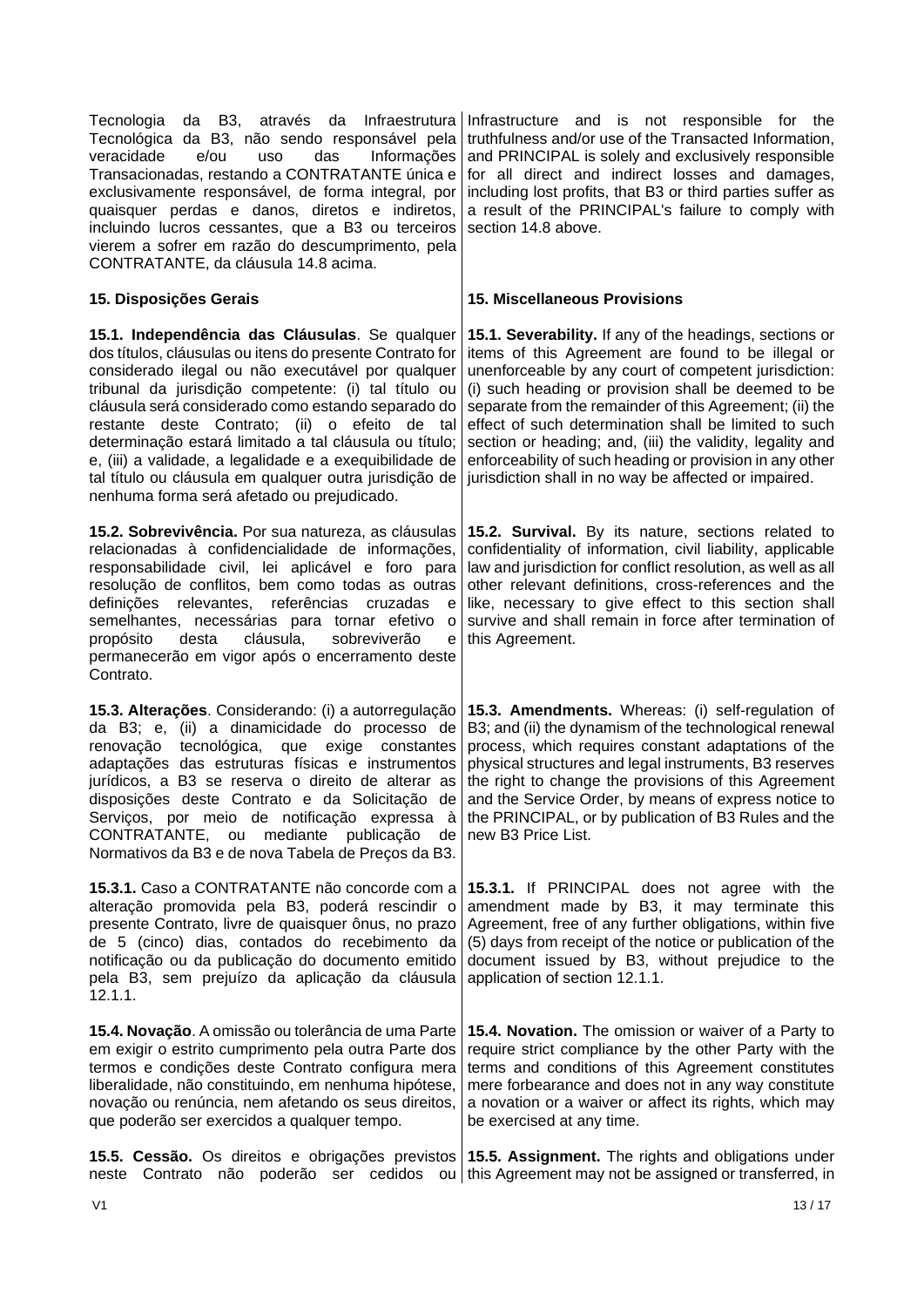| transferidos, no todo ou<br>parte,<br>pelo<br>em<br>CONTRATANTE, sem o prévio consentimento por<br>escrito da B3. A B3 poderá ceder os direitos e<br>obrigações previstos neste Contrato, desde que<br>notifique previamente a CONTRATANTE.                                                                                                                                                                                                                                                                                                                                                                                                                                                                                                                                                                                                                                                                                                                                                                                                                                                                                                                        | whole or in part, by PRINCIPAL, without the prior<br>written consent of B3. B3 may assign the rights and<br>obligations provided for in this Agreement, provided<br>that it notifies the PRINCIPAL in advance.                                                                                                                                                                                                                                                                                                                                                                                                                                                                                                                                                                                                                                                                                                                                                                                                                                                                                      |
|--------------------------------------------------------------------------------------------------------------------------------------------------------------------------------------------------------------------------------------------------------------------------------------------------------------------------------------------------------------------------------------------------------------------------------------------------------------------------------------------------------------------------------------------------------------------------------------------------------------------------------------------------------------------------------------------------------------------------------------------------------------------------------------------------------------------------------------------------------------------------------------------------------------------------------------------------------------------------------------------------------------------------------------------------------------------------------------------------------------------------------------------------------------------|-----------------------------------------------------------------------------------------------------------------------------------------------------------------------------------------------------------------------------------------------------------------------------------------------------------------------------------------------------------------------------------------------------------------------------------------------------------------------------------------------------------------------------------------------------------------------------------------------------------------------------------------------------------------------------------------------------------------------------------------------------------------------------------------------------------------------------------------------------------------------------------------------------------------------------------------------------------------------------------------------------------------------------------------------------------------------------------------------------|
| 15.6. Acordo Integral. O presente Contrato, bem<br>como a(s) Solicitação(ões) de Serviços, constituem<br>acordo integral entre as Partes, substituindo todas as<br>negociações,<br>comunicações,<br>acordos<br>e<br>entendimentos anteriores, verbais ou escritos, com<br>relação a seu objeto.                                                                                                                                                                                                                                                                                                                                                                                                                                                                                                                                                                                                                                                                                                                                                                                                                                                                    | 15.6. Entire Agreement. This Agreement, as well as<br>the Service Order(s), are the entire agreement<br>between the Parties, replacing all prior written or oral<br>negotiations, communications, agreements<br>and<br>understandings with respect to its object.                                                                                                                                                                                                                                                                                                                                                                                                                                                                                                                                                                                                                                                                                                                                                                                                                                   |
| 15.6.1 A inclusão e/ou exclusão de novos Sistemas e<br>Serviços de Tecnologia ou de novo Acesso à<br>Infraestrutura Tecnológica da B3 requer o envio, via<br>Sistema Específico disponibilizado pela B3, do<br>formulário de Solicitação de Serviços por parte da<br>CONTRATANTE.                                                                                                                                                                                                                                                                                                                                                                                                                                                                                                                                                                                                                                                                                                                                                                                                                                                                                  | <b>15.6.1</b> The inclusion and/or exclusion of new<br>Technology Systems and Services or new Access to<br>B3's Technological Infrastructure requires<br>the<br>sending, via the Specific System referred to by B3 of<br>the Service Order form by the PRINCIPAL.                                                                                                                                                                                                                                                                                                                                                                                                                                                                                                                                                                                                                                                                                                                                                                                                                                   |
| 15.6.2 Caso a CONTRATANTE não possua acesso<br>ao Sistema Específico disponibilizado pela B3, esta<br>deverá enviar o formulário de Solicitação de Serviços,<br>por meio físico e/ou eletrônico alternativo definido<br>pela B3 no momento da contratação.                                                                                                                                                                                                                                                                                                                                                                                                                                                                                                                                                                                                                                                                                                                                                                                                                                                                                                         | 15.6.2 If the PRINCIPAL does not have access to the<br>Specific System made available by B3, it shall send<br>the Service Order form by means of an alternative<br>physical and/or electronic means defined by B3 at the<br>time of contracting.                                                                                                                                                                                                                                                                                                                                                                                                                                                                                                                                                                                                                                                                                                                                                                                                                                                    |
| 15.7. Desvinculação societária. Em nenhuma<br>hipótese uma Parte será, para qualquer efeito,<br>considerada representante legal, agente, mandatária,<br>parceira, associada e/ou joint venture da outra Parte,<br>não podendo em nome desta praticar quaisquer atos,<br>contratar ou assumir obrigações.                                                                                                                                                                                                                                                                                                                                                                                                                                                                                                                                                                                                                                                                                                                                                                                                                                                           | 15.7. Corporate disengagement. In no event shall a<br>Party be, for any purpose, considered a legal<br>representative, agent, attorney-in-fact,<br>partner,<br>associate and/or joint venture of the other Party, and<br>may not, on behalf of the other Party, perform any<br>acts, contract or assume obligations.                                                                                                                                                                                                                                                                                                                                                                                                                                                                                                                                                                                                                                                                                                                                                                                |
| 15.8. Desvinculação trabalhista. Este Contrato não<br>vínculo<br>qualquer<br>empregatício<br>gera<br>ou<br>responsabilidade solidária e/ou subsidiária à uma das<br>Partes em relação aos profissionais que a outra Parte<br>disponibilizar para a consecução do objeto do<br>presente Contrato, correndo por conta única e<br>exclusiva da Parte que os disponibilizou todas as<br>despesas com esses profissionais, inclusive encargos<br>decorrentes de legislação vigente, seja trabalhista,<br>previdenciária, securitária ou quaisquer outros que<br>vierem a ser criados pelos órgãos competentes.<br>Referida Parte será a única e exclusiva responsável,<br>seja a que título for, por todos e quaisquer encargos<br>trabalhistas, previdenciários e fundiários, pertinentes<br>aos profissionais que venham a ser utilizados na<br>consecução do<br>objeto<br>deste<br>Contrato,<br>não<br>respondendo a outra Parte por tais encargos, sequer<br>em caráter subsidiário e/ou solidário, ficando a<br>primeira desde já obrigada a ressarcir a segunda por<br>qualquer despesa que esta venha a sofrer cuja<br>responsabilidade esteja acima expressada. | 15.8. No Labor Relationship. This Agreement does<br>not create any employment or joint and several liability<br>and/or secondary liability of one of the Parties in<br>relation to the professionals that the other Party<br>makes available for the purpose of this Agreement,<br>being for the sole and exclusive account of the Party<br>that made them available all expenses with such<br>professionals, including charges resulting from current<br>legislation, be it labor, social security, insurance or any<br>other that may be created by the competent bodies.<br>Said Party shall be solely and exclusively responsible,<br>for any reason, for any and all labor, social security<br>and unemployment fund costs, pertinent to the<br>professionals that shall be used to achieve the object<br>of this Agreement, not responding to another Party for<br>such charges, even in a subsidiary and/or joint or<br>several liability, with the former already obliged to<br>reimburse the latter for any expense that this one shall<br>suffer whose responsibility is expressed above. |
| 15.9.<br>Propriedade<br>Intelectual.<br>As<br>reciprocamente reconhecem que a Infraestrutura<br>Tecnológica e os Sistemas e Serviços de Tecnologia                                                                                                                                                                                                                                                                                                                                                                                                                                                                                                                                                                                                                                                                                                                                                                                                                                                                                                                                                                                                                 | Partes   15.9. Intellectual Property. The Parties reciprocally<br>acknowledge that B3 Technology Infrastructure and<br>B3 Technology Systems and Services, as well as the                                                                                                                                                                                                                                                                                                                                                                                                                                                                                                                                                                                                                                                                                                                                                                                                                                                                                                                           |

V1 14 / 17

PRINCIPAL'S Technology Infrastructure, including any updates or improvements made thereto,

da B3, bem como a Infraestrutura Tecnológica da CONTRATANTE, incluindo eventuais atualizações ou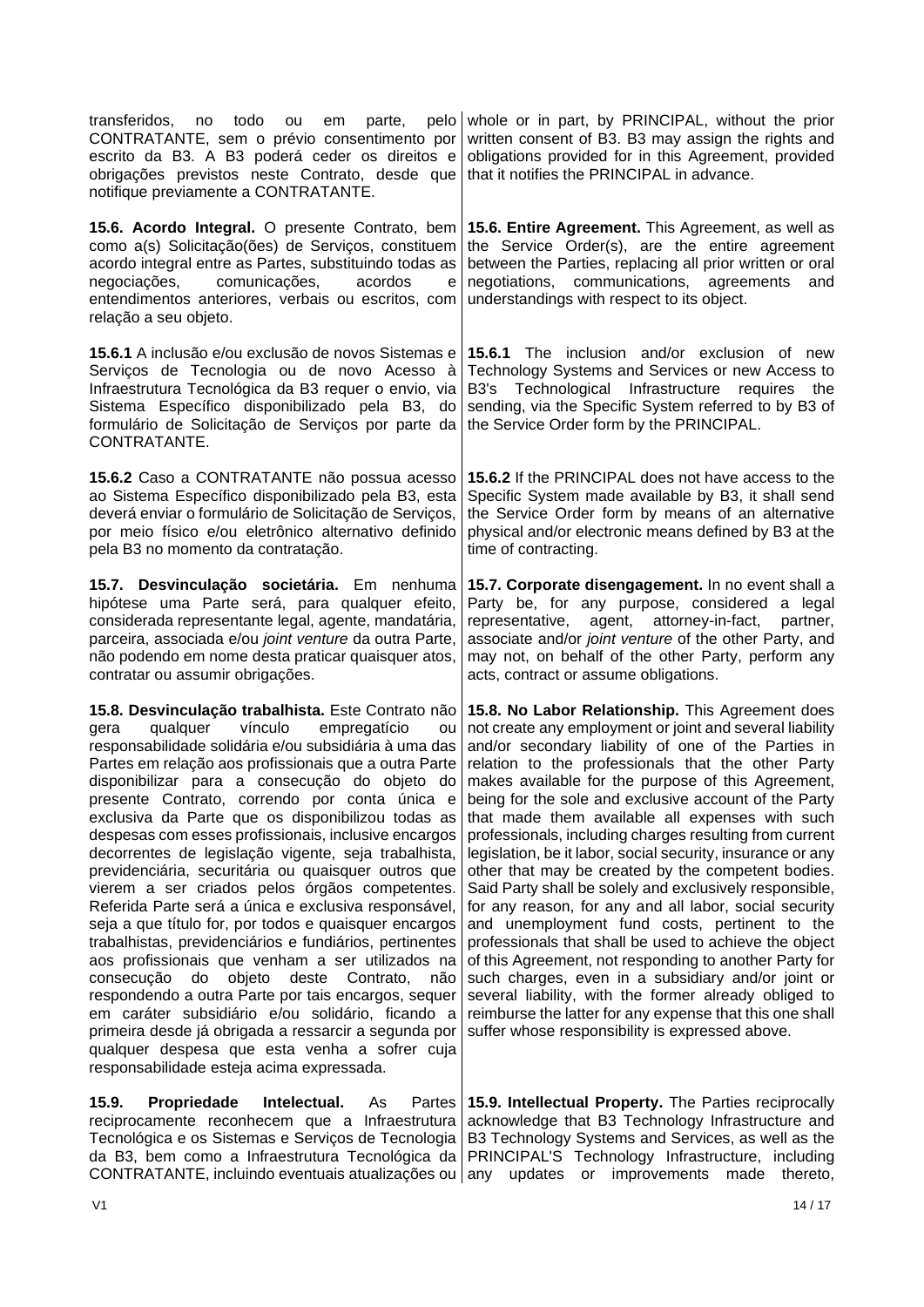melhorias neles realizadas, constituem direitos de propriedade intelectual (segredos comerciais, direitos autorais, de *software* e/ou de patente) reservados exclusivamente à B3 e à CONTRATANTE, respectivamente, sendo que sua utilização só é permitida nos limites e para as finalidades específicas previstas neste Contrato, nas Solicitações de Serviço e nos Normativos da B3. As Partes declaram que (i) não existe contrato, liame ou vínculo de qualquer natureza com terceiros que impeça a assinatura deste Contrato e de qualquer Solicitação de Serviço; e (ii) a celebração deste Contrato e de qualquer Solicitação de Serviço não implica infração a quaisquer direitos de terceiros, inclusive direitos intelectuais e de personalidade. As disposições desta cláusula prevalecerão mesmo que o presente Contrato seja terminado, independentemente do motivo.

**15.10. Práticas anticorrupção.** As PARTES declaram e garantem que estão cientes, conhecem e compreendem as leis anticorrupção brasileiras, notadamente a Lei nº 12.846/13, e eventuais alterações posteriores ("Legislação Aplicável"), comprometendo-se a: (i) não praticar atos lesivos à administração pública nacional ou estrangeira, bem como se abstendo de prometer, oferecer, dar, direta ou indiretamente, por si ou por terceiro interposto, vantagem indevida a agente público nacional ou estrangeiro, ou a terceira pessoa a ele relacionada; (ii) implementar diretrizes e controles adequados destinados a prevenir e corrigir desvios, a fim de cumprir e fazer com que seus Representantes cumpram com o que determina a Legislação Aplicável; e, (iii) evidenciar, de tempos em tempos, a pedido da outra PARTE, a existência e a efetividade dessas diretrizes e controles. Da mesma forma, compromete-se a não dificultar atividade de investigação ou fiscalização de órgãos, entidades ou agentes públicos, ou intervir em sua atuação, inclusive no âmbito das agências reguladoras, e dos órgãos de fiscalização do sistema financeiro ou do mercado de capitais nacional.

**15.11. Disposições socioambientais.** As Partes se comprometem a:

I. combater (i) práticas de trabalho análogo ao de escravo, bem como (ii) a contratação de menores de 18 anos em atividades noturnas, perigosas ou insalubres e/ou de menores de 16 anos em qualquer tipo de trabalho, exceto na condição de menor aprendiz, a partir de 14 anos, bem como a praticar esforços nesse sentido junto aos seus respectivos fornecedores de produtos e serviços, a fim de que esses também se comprometam a fazer esforços nesse sentido visando a combater dessas práticas em seus respectivos estabelecimentos comerciais;

II. envidar seus melhores esforços para combater | II. use discriminatory practices that limit access to, or práticas de discriminação negativas e limitativas ao | maintenance of, the employment relationship, such as

constitute intellectual property rights (trade secrets, copyrights, *software* and/or patent rights) reserved exclusively to B3 and to PRINCIPAL, respectively, and the use is only permitted within the limits and for the specific purposes set forth in this Agreement, in the Service Orders and in the B3 Rules. The Parties declare that (i) there is no agreement, bond or relationship of any kind with third parties that prevents the execution of this Agreement and any Service Order; and (ii) the execution of this Agreement and any Service Order does not imply infringement of any rights of third parties, including intellectual and personality rights. The provisions of this section shall prevail even if this Agreement is terminated, regardless of the reason.

**15.10. Anti-corruption practices.** The PARTIES represent and warrant that they are aware of, and understand, Brazilian anti-corruption laws, notably Law No. 12.846/13, and any subsequent amendments thereto ("Applicable Law"), undertaking to: (i) not commit acts harmful to the national or foreign public administration, as well as refrain from promising, offering, giving, directly or indirectly, by itself or by a third party, an undue advantage to a national or foreign public agent, or related third party; (ii) implement appropriate guidelines and controls to prevent and correct deviations, in order to comply with and cause its Representatives to comply with the applicable Legislation; and, (iii) evidence, from time to time, at the request of the other PARTY, the existence and effectiveness of these guidelines and controls. Likewise, it undertakes not to impede the activity of investigation or supervision of the bodies, entities or public agents, or intervene in its activities, including in the scope of regulatory agencies, and the supervisory bodies of the financial system or the national capital market.

**15.11. Social and environmental provisions.** The Parties shall:

I. combat (i) work practices analogous to slavery, as well as (ii) hiring of minors under 18 years of age in dangerous, unhealthy or unsafe activities and/or under the age of 16 in any type of work, except in the condition of minor apprentices, starting at 14 years of age, as well as make efforts so that their respective suppliers of products and services also agree to make efforts in this sense in order to combat these practices in their respective commercial establishments;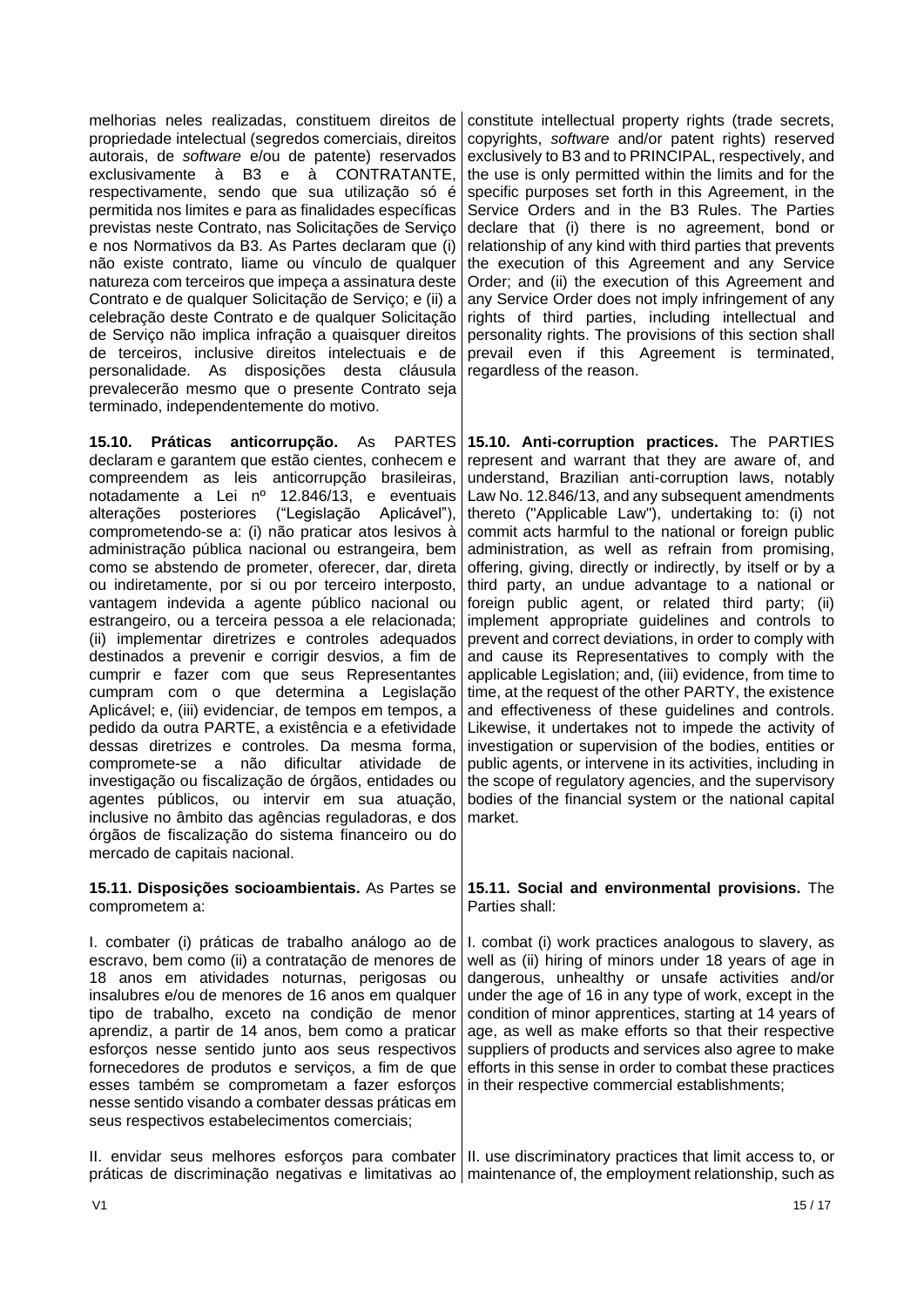| acesso na relação de emprego ou à sua manutenção,<br>tais como, mas não se limitando a, motivos de: sexo,<br>origem, raça, cor, condição física, religião, estado<br>civil, idade ou situação familiar, bem como a praticar<br>esforços nesse sentido junto aos seus respectivos<br>fornecedores de produtos e serviços, a fim de que<br>esses também se comprometam a fazer esforços<br>nesse sentido visando prevenir e combater práticas<br>discriminatórias negativas em seus respectivos<br>estabelecimentos comerciais; e                                                                                                                                                                                                                                                                                                                                                                  | but not limited to: sex, origin, race, color, physical<br>condition, religion, marital status, age or family<br>situation, and make efforts to this end with their<br>respective suppliers of products and services, so that<br>they also undertake to make efforts in this direction to<br>prevent and combat negative discriminatory practices<br>in their respective commercial establishments; and                                                                                                                                                                                                                                                                                                                                                     |
|--------------------------------------------------------------------------------------------------------------------------------------------------------------------------------------------------------------------------------------------------------------------------------------------------------------------------------------------------------------------------------------------------------------------------------------------------------------------------------------------------------------------------------------------------------------------------------------------------------------------------------------------------------------------------------------------------------------------------------------------------------------------------------------------------------------------------------------------------------------------------------------------------|------------------------------------------------------------------------------------------------------------------------------------------------------------------------------------------------------------------------------------------------------------------------------------------------------------------------------------------------------------------------------------------------------------------------------------------------------------------------------------------------------------------------------------------------------------------------------------------------------------------------------------------------------------------------------------------------------------------------------------------------------------|
| III. envidar seus melhores esforços para proteger e                                                                                                                                                                                                                                                                                                                                                                                                                                                                                                                                                                                                                                                                                                                                                                                                                                              | III. use its best efforts to protect and preserve the                                                                                                                                                                                                                                                                                                                                                                                                                                                                                                                                                                                                                                                                                                      |
| preservar o meio ambiente, bem como a prevenir e                                                                                                                                                                                                                                                                                                                                                                                                                                                                                                                                                                                                                                                                                                                                                                                                                                                 | environment, as well as prevent and combat any                                                                                                                                                                                                                                                                                                                                                                                                                                                                                                                                                                                                                                                                                                             |
| combater qualquer agressão, perigo ou risco de dano                                                                                                                                                                                                                                                                                                                                                                                                                                                                                                                                                                                                                                                                                                                                                                                                                                              | aggression, danger or risk of damage to the                                                                                                                                                                                                                                                                                                                                                                                                                                                                                                                                                                                                                                                                                                                |
| ao meio ambiente, executando seus serviços em                                                                                                                                                                                                                                                                                                                                                                                                                                                                                                                                                                                                                                                                                                                                                                                                                                                    | environment, performing its services in compliance                                                                                                                                                                                                                                                                                                                                                                                                                                                                                                                                                                                                                                                                                                         |
| observância das leis, regulamentos, atos normativos                                                                                                                                                                                                                                                                                                                                                                                                                                                                                                                                                                                                                                                                                                                                                                                                                                              | with laws, regulations, normative and administrative                                                                                                                                                                                                                                                                                                                                                                                                                                                                                                                                                                                                                                                                                                       |
| e administrativos relativos à área de meio ambiente.                                                                                                                                                                                                                                                                                                                                                                                                                                                                                                                                                                                                                                                                                                                                                                                                                                             | acts related to the environmental area.                                                                                                                                                                                                                                                                                                                                                                                                                                                                                                                                                                                                                                                                                                                    |
| 15.12. Auditoria. A CONTRATANTE concorda em<br>permitir, em caráter não oneroso, livre e irrestrito, uma<br>vez a cada 12 (doze) meses, que a B3, seus<br>empregados, agentes ou representantes, tenham, a<br>qualquer tempo (durante o horário comercial) e<br>quando a B3 julgar necessário, mediante aviso prévio<br>por escrito com antecedência mínima de 30 (trinta)<br>dias, acesso às dependências da CONTRATANTE<br>para auditar a Infraestrutura Tecnológica<br>da<br>CONTRATANTE no que se refere a utilização dos<br>Sistemas e Serviços de Tecnologia da B3, a fim de<br>verificar se a CONTRATANTE estão atuando de<br>acordo com o estabelecido no presente Contrato. A<br>referida auditoria estará sujeita às políticas<br>de<br>segurança da CONTRATANTE, desde que,<br>no<br>entanto, as referidas políticas de segurança não<br>impeçam o alcance do propósito da auditoria. | 15.12. Audit. PRINCIPAL agrees to allow, without any<br>costs, once every twelve (12) months, that B3, its<br>employees, agents or representatives have, at any<br>time (during business hours) and when B3 deems it<br>necessary, upon prior notice in writing sent at least<br>thirty (30) days in advance, access to PRINCIPAL'S<br>premises to audit the PRINCIPAL'S Technology<br>Infrastructure regarding the use of the B3 Technology<br>Systems and Services, in order to verify if PRINCIPAL<br>is acting in accordance with the provisions of this<br>Agreement. Such audit shall be subject to the<br>PRINCIPAL'S security policies, provided, however,<br>that said security policies do not prevent the scope of<br>the purpose of the audit. |
| 15.13. Idioma. Este Contrato é celebrado na língua<br>Portuguesa. A versão em língua inglesa ou qualquer<br>outra tradução servem apenas para conveniência das<br>Partes.                                                                                                                                                                                                                                                                                                                                                                                                                                                                                                                                                                                                                                                                                                                        | 15.13. Language. This Agreement is entered into and<br>executed in Portuguese version. The English version<br>and any other translation(s) are for convenience only.                                                                                                                                                                                                                                                                                                                                                                                                                                                                                                                                                                                       |
| 15.14. Lei Aplicável. Este Contrato será interpretado                                                                                                                                                                                                                                                                                                                                                                                                                                                                                                                                                                                                                                                                                                                                                                                                                                            | 15.14 Applicable law. This Agreement shall be                                                                                                                                                                                                                                                                                                                                                                                                                                                                                                                                                                                                                                                                                                              |
| e executado de acordo com as leis vigentes da                                                                                                                                                                                                                                                                                                                                                                                                                                                                                                                                                                                                                                                                                                                                                                                                                                                    | construed and enforced in accordance with the laws                                                                                                                                                                                                                                                                                                                                                                                                                                                                                                                                                                                                                                                                                                         |
| República Federativa do Brasil.                                                                                                                                                                                                                                                                                                                                                                                                                                                                                                                                                                                                                                                                                                                                                                                                                                                                  | of the Federative Republic of Brazil.                                                                                                                                                                                                                                                                                                                                                                                                                                                                                                                                                                                                                                                                                                                      |
| 15.15. Resolução de Conflitos. As Partes envidarão                                                                                                                                                                                                                                                                                                                                                                                                                                                                                                                                                                                                                                                                                                                                                                                                                                               | 15.15. Dispute Resolution. The Parties shall use                                                                                                                                                                                                                                                                                                                                                                                                                                                                                                                                                                                                                                                                                                           |
| seus melhores esforços para atingir a composição                                                                                                                                                                                                                                                                                                                                                                                                                                                                                                                                                                                                                                                                                                                                                                                                                                                 | their best efforts to achieve the amicable settlement of                                                                                                                                                                                                                                                                                                                                                                                                                                                                                                                                                                                                                                                                                                   |
| amigável de qualquer controvérsia decorrente da                                                                                                                                                                                                                                                                                                                                                                                                                                                                                                                                                                                                                                                                                                                                                                                                                                                  | any dispute arising out of the interpretation or                                                                                                                                                                                                                                                                                                                                                                                                                                                                                                                                                                                                                                                                                                           |
| interpretação ou execução do presente Contrato.                                                                                                                                                                                                                                                                                                                                                                                                                                                                                                                                                                                                                                                                                                                                                                                                                                                  | performance of this Agreement. In the event that it is                                                                                                                                                                                                                                                                                                                                                                                                                                                                                                                                                                                                                                                                                                     |
| Caso não seja possível atingir a referida composição,                                                                                                                                                                                                                                                                                                                                                                                                                                                                                                                                                                                                                                                                                                                                                                                                                                            | not possible to reach said composition, the Courts of                                                                                                                                                                                                                                                                                                                                                                                                                                                                                                                                                                                                                                                                                                      |
| fica eleito o Foro da Comarca da Capital do Estado de                                                                                                                                                                                                                                                                                                                                                                                                                                                                                                                                                                                                                                                                                                                                                                                                                                            | the Judicial District of the Capital of the State of São                                                                                                                                                                                                                                                                                                                                                                                                                                                                                                                                                                                                                                                                                                   |
| São Paulo como competente para dirimir quaisquer                                                                                                                                                                                                                                                                                                                                                                                                                                                                                                                                                                                                                                                                                                                                                                                                                                                 | Paulo are elected as competent to settle any disputes                                                                                                                                                                                                                                                                                                                                                                                                                                                                                                                                                                                                                                                                                                      |
| litígios entre as Partes, com renúncia a qualquer                                                                                                                                                                                                                                                                                                                                                                                                                                                                                                                                                                                                                                                                                                                                                                                                                                                | between the Parties, with the waiver of any other,                                                                                                                                                                                                                                                                                                                                                                                                                                                                                                                                                                                                                                                                                                         |
| outro, por mais privilegiado que seja.                                                                                                                                                                                                                                                                                                                                                                                                                                                                                                                                                                                                                                                                                                                                                                                                                                                           | however privileged it may be.                                                                                                                                                                                                                                                                                                                                                                                                                                                                                                                                                                                                                                                                                                                              |